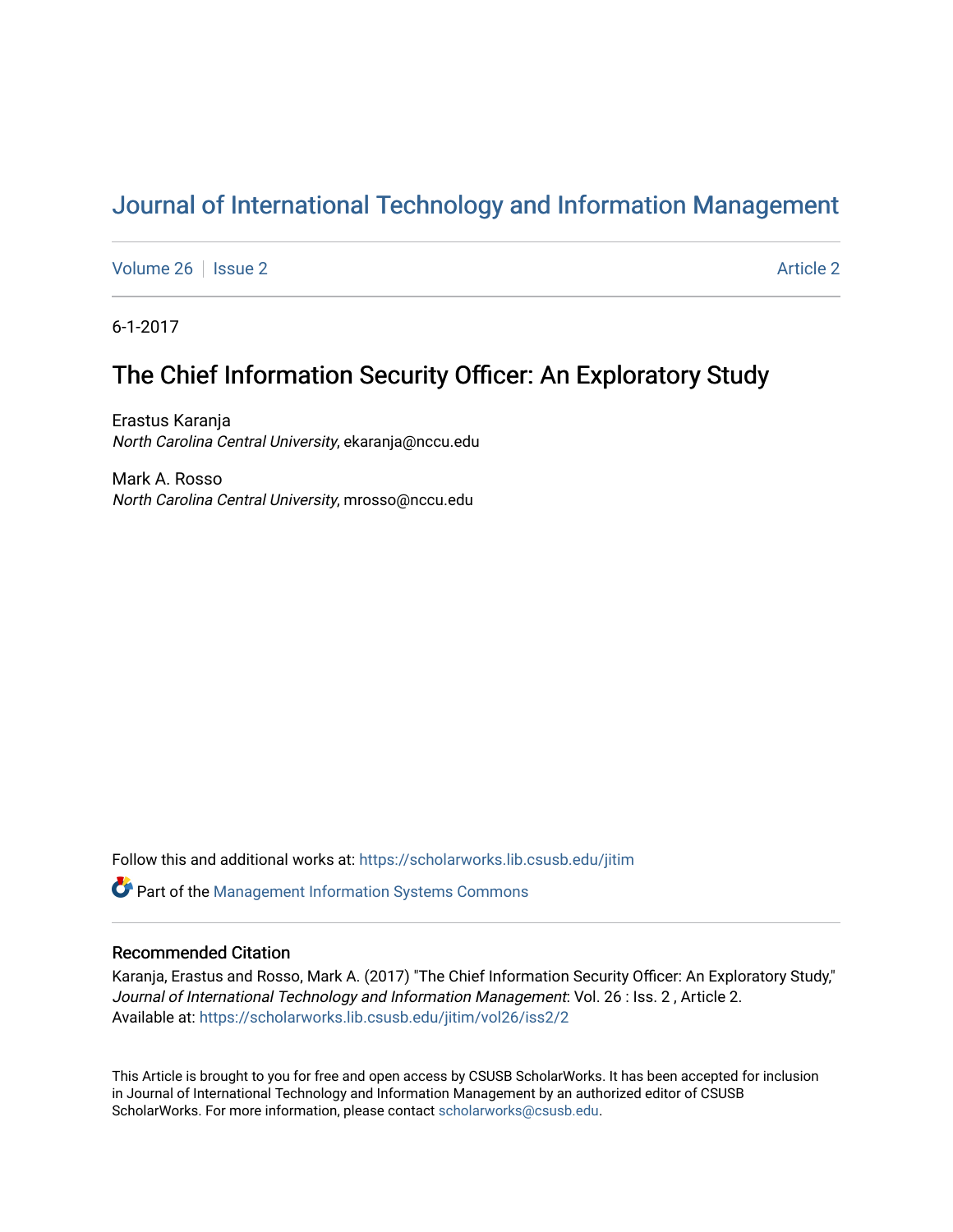# **THE CHIEF INFORMATION SECURITY OFFICER: AN EXPLORATORY STUDY**

**Erastus Karanja** *ekaranja@nccu.edu*

**Mark A. Rosso** *mrosso@nccu.edu*

*Department of Computer Information Systems School of Business North Carolina Central University USA*

#### **ABSTRACT**

*The proliferation and embeddedness of Information Technology (IT) resources into many organizations' business processes continues unabated. The security of these IT resources is essential to operational and strategic business continuity. However, as the large number of recent security breaches at various organizations illustrate, there is more that needs to be done in securing IT resources. Firms, through organizational structures, usually delegate the management and control of IT security activities and policies to the Chief Information Security Officer (CISO). Nevertheless, there seem to be a number of firms without a CISO and for the ones that do, there is little consensus regarding who the CISO should be reporting to. This exploratory study investigates the organizational security reporting structures using a dataset of all the firms that hired a CISO between 2010 and 2014. The results suggest that the number of firms hiring CISOs is increasing and that the hired CISOs are predominantly coming from outside the firm. Also, CISOs who are hired to fill newly created positions tend to report to the CEO whereas replacement hires for existing positions tend to report to the CIO. These findings have implications for both academics and practitioners.*

**KEYWORDS:** Chief Information Security Officer, CISO, Certifications, Reporting Structure, IT strategy, Security Breaches, IT Resources

©**International Information Management Association, Inc. 2017 23 ISSN: 1941-6679-On-line Copy**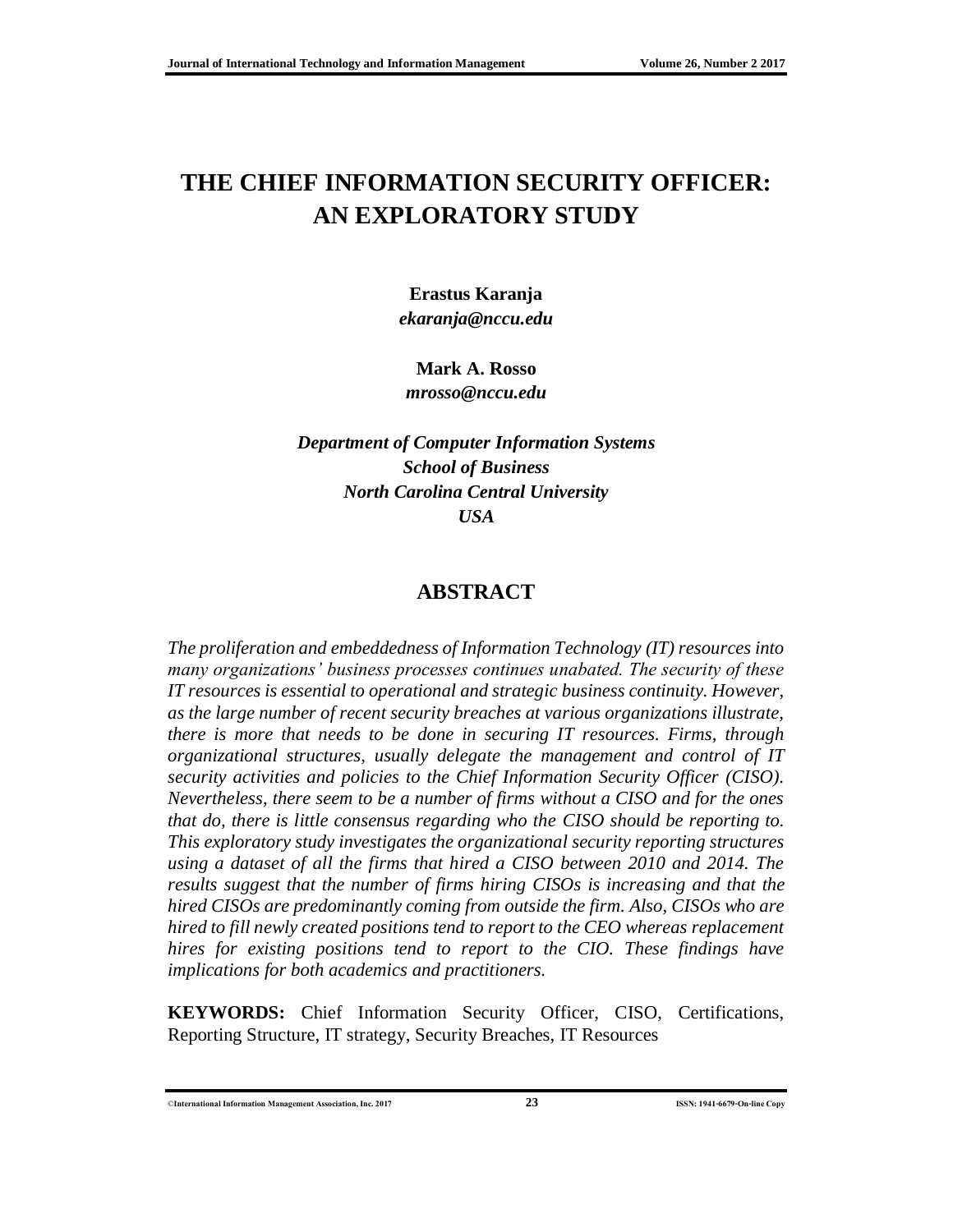## **INTRODUCTION**

While organizations continue to heavily invest in Information Technology (IT) resources in order to create and sustain competitive advantage, IT security breaches, and their costly disruption of relationships with customers and other stakeholders, are almost becoming the norm. Thus, the use of  $IT<sup>1</sup>$  is proving to be a double-edged sword. Despite the increasing urgency for firms to find ways to better protect their IT and related resources, there is a little academic research on an executive specifically hired to be in charge of the IT security function, often called the Chief Information Security Officer (CISO<sup>2</sup>). At the same time, the practitioner literature illustrates a lack of consensus on the CISO position in terms of attributes such as membership in the Top Management Team (TMT), and their place in the corporate governance hierarchy, and, thus, their level of culpability for data breaches.

This exploratory study seeks to investigate the recent CISO hiring's and provide some clarity around how organizations view the CISO role. The results suggest that CISO hiring is increasing, that the CISO positions are being mostly filled with talent from outside of the hiring organization, and that the newly-created CISO positions tend to report directly to the CEO. These observations have important implications for both scholars and the industry practitioners, as will be discussed. The rest of the study is organized as follows. The following section contains background on how IT security impacts business processes followed by a review of the academic and practitioner IT security literature. Following that are the research questions, methods and results, and discussion, with suggestions for industry and future research.

### **BACKGROUND**

In many organizations, most of the business processes are either associated with, or fully embedded in, sophisticated IT infrastructures. As such, many firms continue to innovatively invest in IT infrastructures because of the competitive advantages accruing from the IT and IT-enabled resources (Lin & Ravichandran, 2008; Luftman & Ben-Zvi, 2010). The IT-driven competitive advantages are manifested by new IT-led products and services, efficient business processes, new

©**International Information Management Association, Inc. 2017 24 ISSN: 1941-6679-On-line Copy**

 $\overline{a}$ 

<sup>&</sup>lt;sup>1</sup> IT is hereafter used to refer to both Information Technology (IT) and Information Systems (IS) <sup>2</sup> CISO is a common title for the senior IT security person in the organization and is used hereafter to represent other titles such as the Chief Security officer, Enterprise Information Security Officer, Vice President of Global Security, Director of IT Security, etc.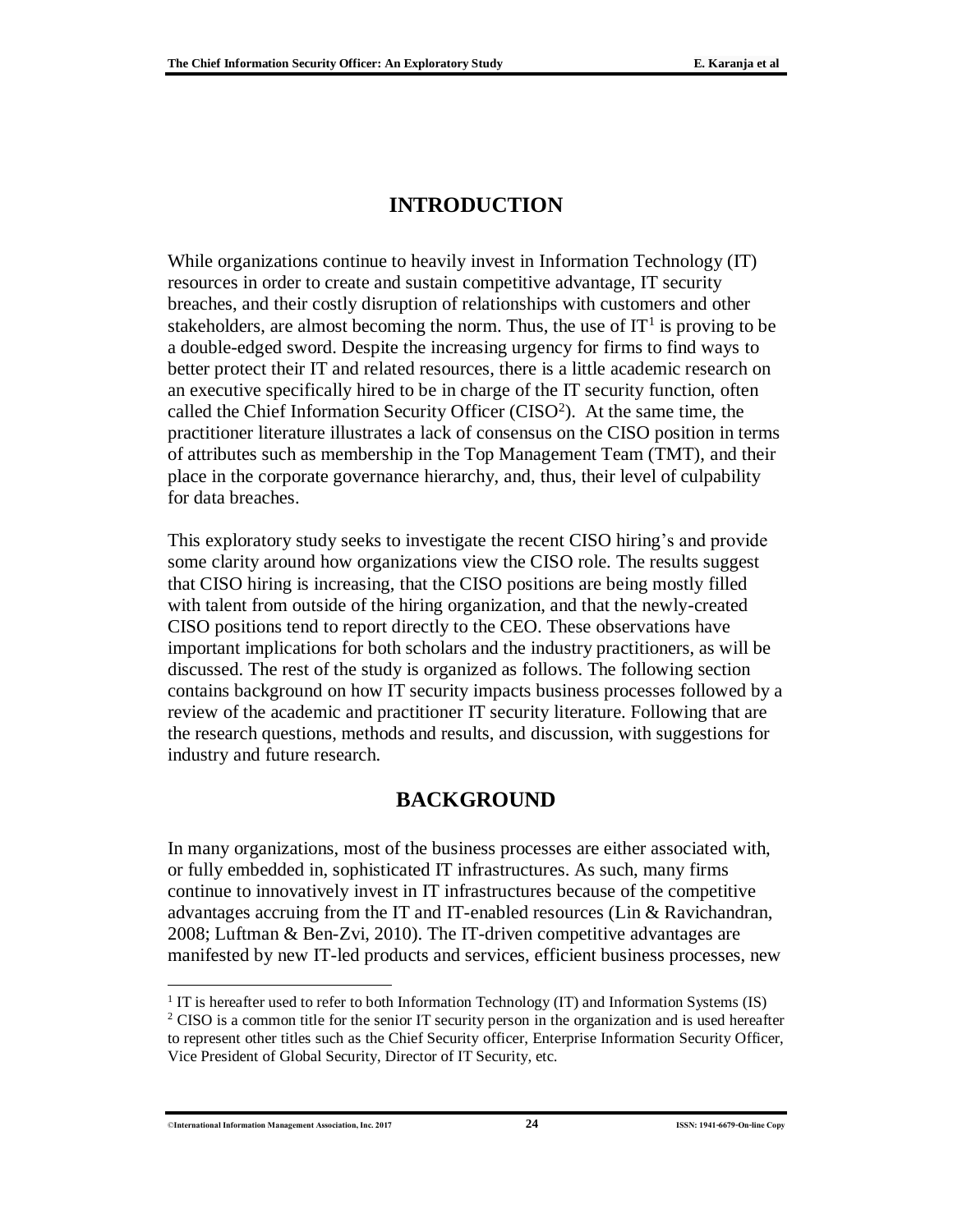business models, innovative revenue streams, improved partners' and suppliers' collaboration, and improved customers' experiences (Barua & Lee, 1997; Lin & Mithas, 2008). Taken together, the aforementioned strategies yield above-normal performance differentials due to the abilities of IT individuals to prioritize, organize, and use IT resources to efficiently and effectively manage, control and coordinate internal and external value-creating business processes.

In many firms, the IT management capabilities are geared towards ensuring that IT resources are reliable and available (Mithas, Ramasubbu, & Sambamurthy, 2011). However, the management and security deficiencies of IT resources has been highlighted by an increasing number of incidents in which a number of firms have experienced massive data breaches leading to the disruption of business processes, enormous financial losses, and the erosion of customers' and other stakeholders' trust and loyalty (e.g., Eisenstein, 2008). A number of these IT security breaches and their resultant effects on businesses are briefly highlighted next.

Sony servers were breached and the intruders were able to access personal information of 100 million users. The company reported a loss of \$170 million associated with this data breach but security analysts argued that the cost associated with the security breach could be as high as \$250 million (Williams, 2011). Target was a victim of malware infection which infected the point-of-sale registers and facilitated the stealing of over 40 million credit and debit card data as well as 70 million customers' personal data. The hackers also set-up a control server within Target's internal network to store the stolen data. The company reported that it spent \$148 million in combating the security breach. The company shares also slipped after the breach was made public and the CIO and the CEO resigned shortly thereafter. Target also hired its first CISO to prevent another data breach (Steinhafel, 2013). Neiman Marcus, a luxury retailer, experienced a server breach whereby malware was installed on the point-of-sale terminals allowing hackers to access the payment information of the customers who visited the stores. The server breach resulted in 350,000 credit cards being stolen. The company reported \$4.1 million in legal fees, investigations, customer communications, and credit card monitoring costs and eventually reported a \$68 million year-end loss compared to a \$40 million profit the previous year. Following the security breach, the company also hired its first CISO (Katz, 2014). J.P. Morgan's network server was hacked and malicious programs installed that siphoned gigabytes of customers' data (76 million households and 8 million small businesses) that included names, email addresses, phone numbers and addresses. In response to the breach, JP Morgan pledged to spend \$250 million on cyber security (Glazier, 2014).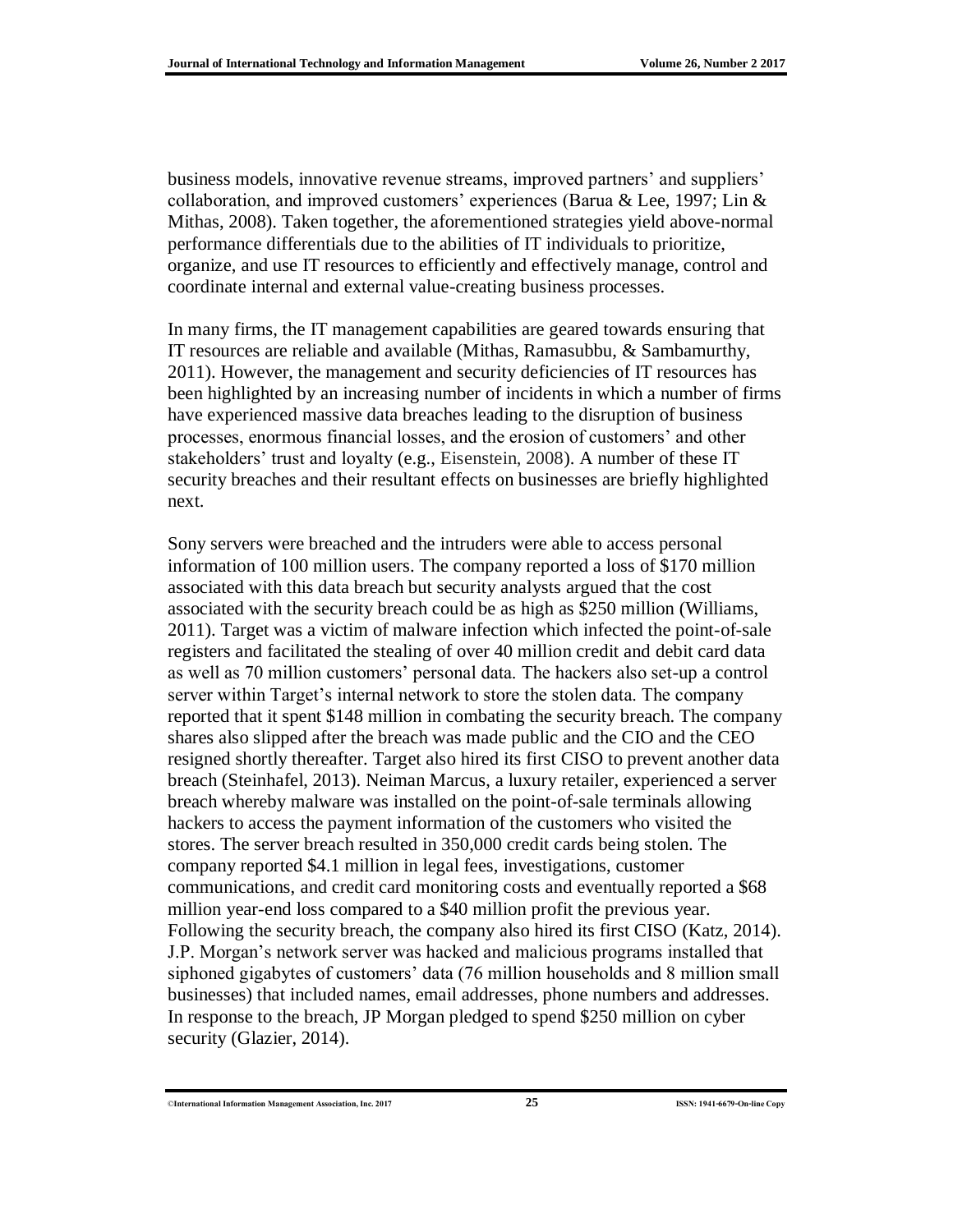Although the aforementioned cases of IT security breaches are not exhaustive, they serve to illustrate the enormity and direct negative repercussions that firms experience when the security of IT infrastructures is compromised. The negative repercussions brought about by IT security breaches are amplified by the fact that many organizational stakeholders namely employees, customers, business partners, shareholders, and government entities are dependent on IT resources. IT security breaches are almost becoming ubiquitous with IT infrastructures and for many firms, it is not if - but when - their IT resources will be breached. For example, a 2015 report by the US Government Accountability Office (GAO) indicated that the number of cyber security incidents reported by federal agencies to the US Computer Emergency Readiness Team (US-CERT) rose from 5,503 in 2006 to 67,168 in 2014, an overwhelming 1,121 percent increase (GAO, 2015).

In addition to the firm's internal reasons for minimizing the negative deficiencies associated with IT security breaches, external factors such as the government legislation, such as the Sarbanes-Oxley Act (Sarbanes, 2002), the Health Insurance Portability and Accountability Act (HIPAA) Privacy Rules (HIPAA, 1996), and the industry standards such as the Payment Card Industry Data Security Standards (PCI DSS, 2015), require firms to guarantee the confidentiality, integrity, reliability and availability of their IT infrastructures (Elliott, Swartz, & Herbane, 2010; Karanja & Zaveri, 2014). There are significant penalties for firms that flout these laws and regulations. For example, Wellpoint Inc. (now Anthem Inc.), one of the largest US insurance companies, was fined \$1.7 million by the US Department of Health and Human Services for violating HIPAA Privacy Rules (HHS, 2013). Thus for many firms, the ability to guarantee *C*onfidentiality, *I*ntegrity, and *A*vailability – the *CIA* model triad (Russell & Gangemi, 1991) - of the IT resources should be part of the core of their strategy. As such, firms have to expedite or re-orient their IT strategies to mitigate against the security breaches as well as respond appropriately when they experience IT security breaches (Zhang & Li, 2006).

### **LITERATURE REVIEW**

There is little academic research literature on the CISO, the position, and their place in corporate IT security governance. However, a number of researchers have explored some issues related to the CISO position. For example, Johnson and Goetz (2007) conducted a study that involved collecting data from field research and workshops with IT and security executives in large firms (including more than thirty Fortune 500 level companies). The study found that most of their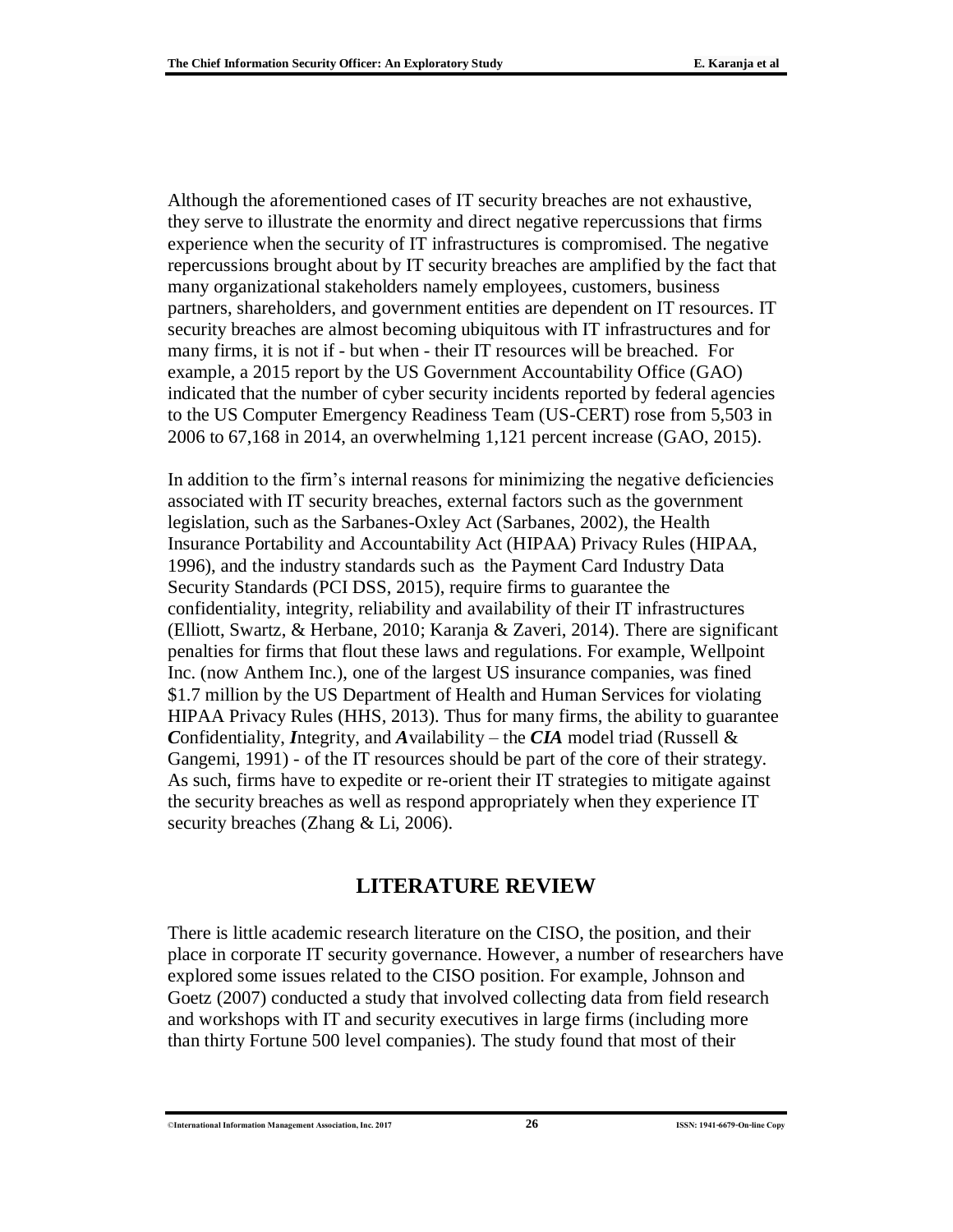sample's organizations' CISOs reported directly or indirectly to the CIO. Whitten (2008) created a list of CISO duties by aggregating data from interviews with seven IT security executives and a review of thirty-three online CISO job listings. The study reported that the most mentioned job duties included: oversee IT security policy; management; IT security education; maintain currency; vendor relations; disaster recovery planning; and security breach investigations. Whitten found that business strategy and problem solving skills or experience were underemphasized in both the results obtained from the CISO interviews and job listings. He concluded that "many of the organizations searching for new CISOs during the research period did not fully understand the importance of including the CISO in the business strategy formulation." (Whitten, 2008, p. 17).

Elsewhere, Kayworth and Whitten (2010) interviewed twenty-one information security executives from eleven organizations and found out that each firm's security organization was part of the corporate IT function, with the CISO reporting at most two levels from the CIO. In order to investigate CISOs' ability to act as change agents, Ashenden and Sasse (2013) interviewed five CISOs from global organizations. They found that CISOs struggle to gain credibility in their organizations due to a perceived lack of power, confusion about their role identity, and their inability to engage effectively with company employees. Reece and Stahl (2015) investigated the professionalization of IT security management as the CISO position evolves, due at least in part, to "functional and cultural tensions between those engaged in policy forming and those in technology enforcement" (Ashenden & Sasse, 2013, p. 193). Specialties involved in a potential struggle for control of the IT security management profession include technology, audit, physical security, and business law.

From the practitioner literature, Williams (2007) asserted that CISO reporting is transitioning from the CIO to the CEO, for two main reasons: namely the scope of IT security is expanding from an IT-level concern to a business-level concern, and the need to minimize the potential conflicting priorities arising from the IT security unit reporting to the head of IT unit. These findings are consistent with those reported by Reece and Stahl (2015). Many firms continue to struggle with IT security management issues. For instance, according to a 2014 PwC survey report on the state of US information security practices, many firms that responded to the survey indicated that they had cyber security programs. However, on further review, the cyber security programs at these firms were found to be inadequate and only 28% of the companies had a CISO (PwC, 2014). Proper IT security management policies, practices, and reporting structures guarantee the confidentiality, integrity and availability of IT resources which are becoming more and more important in enabling business continuity.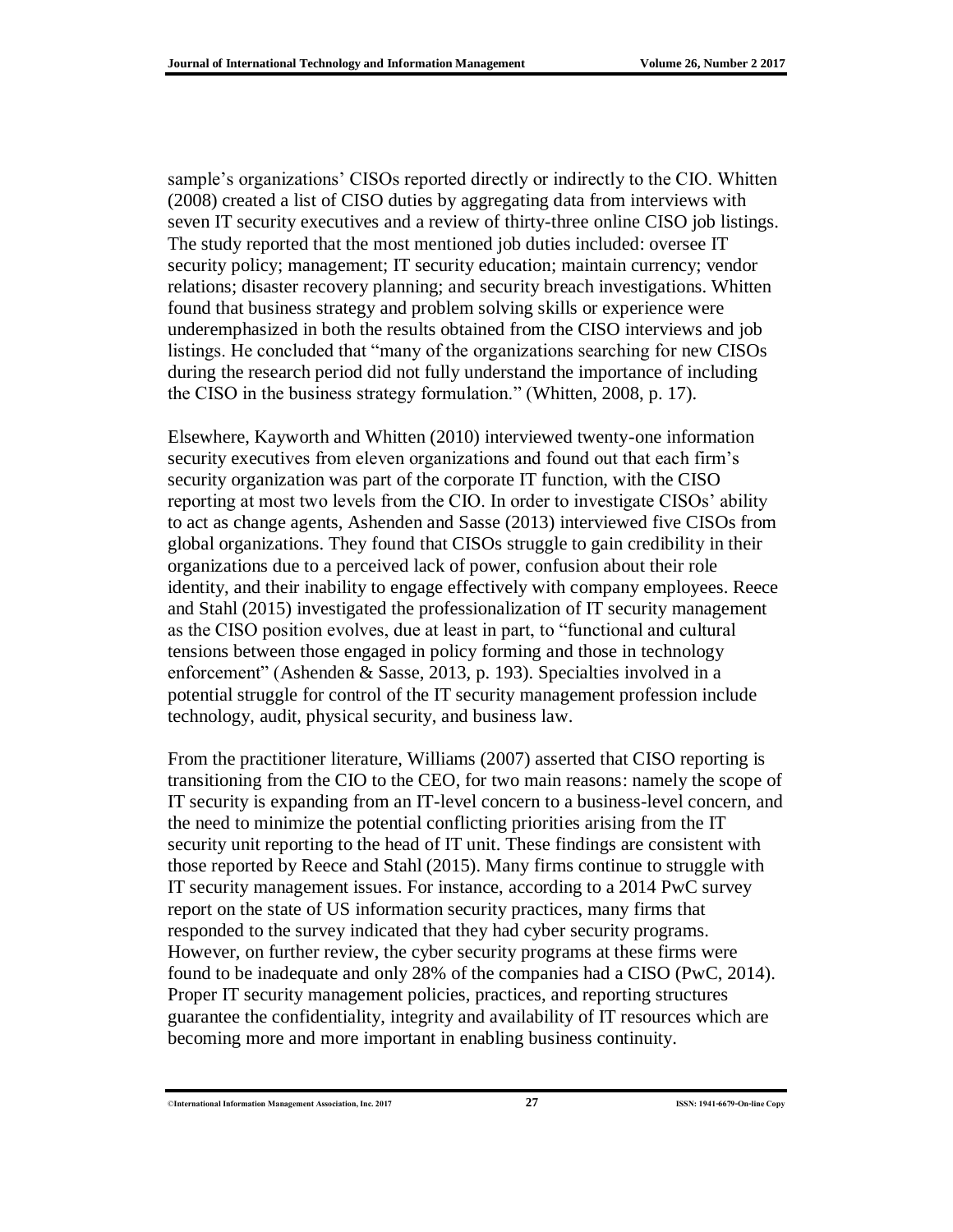IT security issues are also compounded by the fact that, in many organizations and across industries, there is no consensus on who should be in-charge of IT security and also who the individual(s) should be reporting to. For instance, from a survey data published by the Security Magazine (Security, 2015) there is a lack of consensus on the security reporting structure. The inconsistency in the unit in charge of IT security, the officer in charge of IT security, and the office into which the IT security officer reports is illustrated in Table 1. The results in table show that IT security position in the organizational reporting structure varies not only across industries, but *within* industries as well. In only two of the twelve industries shown in Table 1 is there more than 60% agreement on where security reports. In the Agriculture/Farming/Food manufacturing industry, the security docket reports to the Human Resources or Chief Risk or Legal Officer/Risk/Legal/General Counsel. On the other hand, in the Energy & Utilities and the Healthcare/Hospital/Medical Center industries, security reports to the COO/Operations. Finally, in the Industrial Manufacturing, Information Technology/Communications/Media, and the Transportation/Logistics/Supply Chain/Distribution/Warehousing industries, security reports to the Chief Risk or Legal Officer/Risk/Legal/General Counsel.

| Industry                 | <b>Security Reports to</b>                     | $\frac{0}{0}$                               | <b>Comments</b>                                                      |  |  |  |  |
|--------------------------|------------------------------------------------|---------------------------------------------|----------------------------------------------------------------------|--|--|--|--|
| Agriculture/             | <b>Human Resources</b>                         | 29%                                         |                                                                      |  |  |  |  |
| Farming/                 | Chief Risk or Legal Officer/Risk/Legal/General | In this industry the dominant               |                                                                      |  |  |  |  |
| Food                     | Counsel                                        | 29%                                         | reporting structure is human                                         |  |  |  |  |
|                          | CEO/President/Executive Director               | 14%                                         | resources and the Chief Risk or                                      |  |  |  |  |
| Manufactur-              |                                                | Legal Officer/Risk/Legal/General<br>Counsel |                                                                      |  |  |  |  |
| 1 <sub>ng</sub>          | CFO/Finance                                    |                                             |                                                                      |  |  |  |  |
|                          | CFO/Finance                                    | 29%                                         |                                                                      |  |  |  |  |
| <b>Business</b>          | Chief Risk or Legal Officer/Risk/Legal/General |                                             | The CFO/Finance & Chief Risk or                                      |  |  |  |  |
| Services/                | Counsel                                        | 29%                                         | Legal Officer/Risk/Legal/General<br>Counsel are the two main offices |  |  |  |  |
| Consulting               | CIO/Information Technology                     | 14%                                         |                                                                      |  |  |  |  |
|                          | Other                                          | into which security reports to              |                                                                      |  |  |  |  |
|                          | CAO/Administration                             | 29%                                         |                                                                      |  |  |  |  |
| <b>Diversified</b>       | COO/Operations                                 | 29%                                         | Three main dominant reporting                                        |  |  |  |  |
|                          | Chief Risk or Legal Officer/Risk/Legal/General |                                             | structures                                                           |  |  |  |  |
|                          | Counsel                                        | 29%                                         |                                                                      |  |  |  |  |
| Energy and               | COO/Operations                                 | 63%                                         |                                                                      |  |  |  |  |
| <b>Utilities</b>         | Chief Risk or Legal Officer/Risk/Legal/General |                                             |                                                                      |  |  |  |  |
| (Oil and                 | Counsel                                        |                                             | 25% These two industries are oriented                                |  |  |  |  |
| Petroleum)               | CIO/Information Technology                     | 12%                                         | towards a COO/Operations                                             |  |  |  |  |
| Healthcare/              | COO/Operations                                 |                                             | security reporting structure                                         |  |  |  |  |
| Hospital/Me   Facilities |                                                | 19%                                         |                                                                      |  |  |  |  |
|                          | dical Center CAO/Administration                | 12%                                         |                                                                      |  |  |  |  |
|                          | <b>GM/Business Unit</b>                        | Security is reporting to                    |                                                                      |  |  |  |  |

<sup>©</sup>**International Information Management Association, Inc. 2017 28 ISSN: 1941-6679-On-line Copy**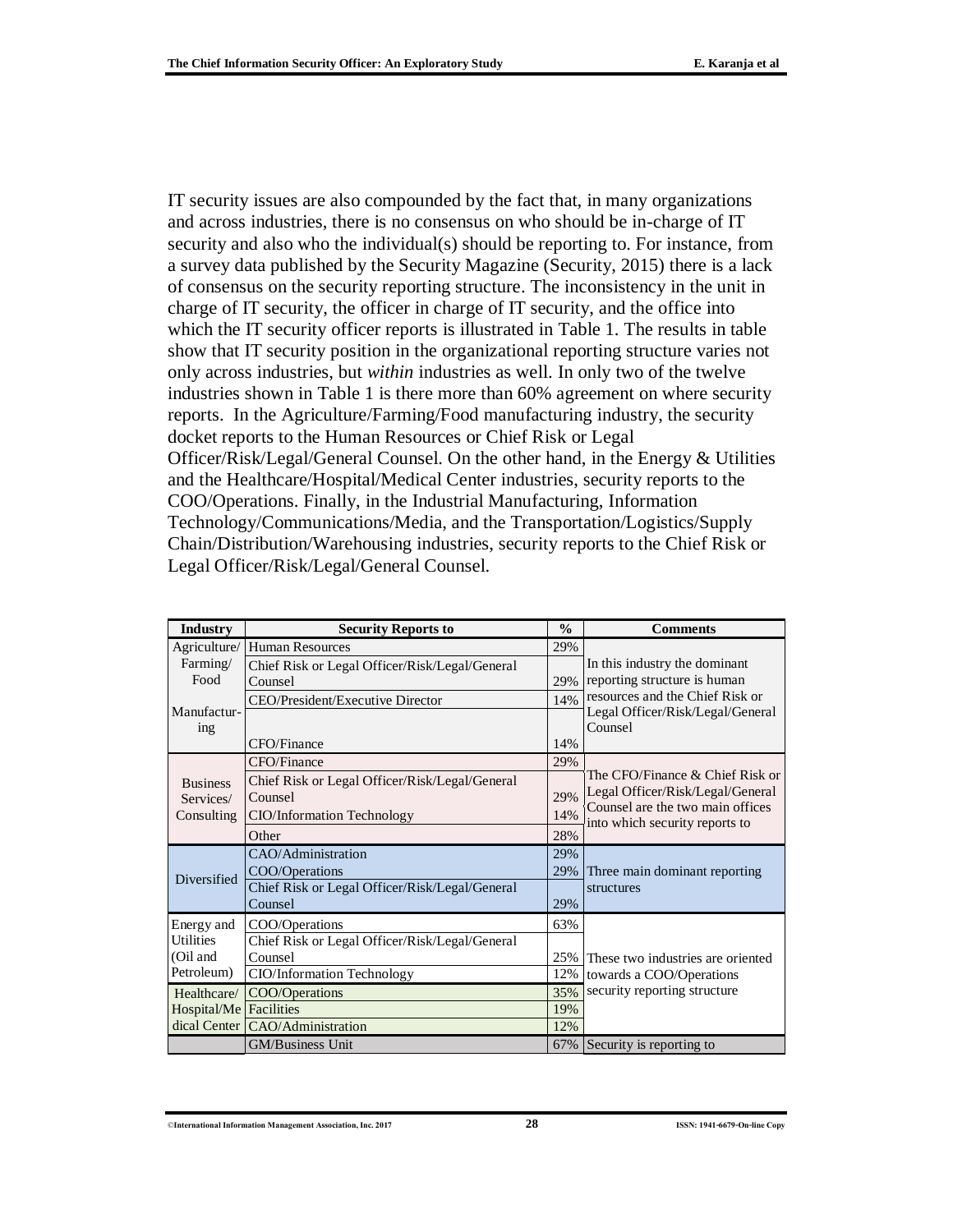| <b>Industry</b>            | <b>Security Reports to</b>                     | $\frac{0}{0}$ | <b>Comments</b>                     |  |  |
|----------------------------|------------------------------------------------|---------------|-------------------------------------|--|--|
| Hospitality/               |                                                |               | GM/business units                   |  |  |
| Casino                     | COO/Operations                                 | 33%           |                                     |  |  |
|                            | Chief Risk or Legal Officer/Risk/Legal/General |               |                                     |  |  |
|                            | Counsel                                        | 29%           |                                     |  |  |
| Finance/<br>Banking/       | Facilities                                     | 24%           |                                     |  |  |
| Insurance                  | <b>Human Resources</b>                         | 14%           |                                     |  |  |
|                            | CAO/Administration                             | 10%           |                                     |  |  |
|                            | CFO/Finance                                    | 10%           |                                     |  |  |
|                            | Chief Risk or Legal Officer/Risk/Legal/General |               |                                     |  |  |
| Industrial/<br>Manufactur- | Counsel                                        | 33%           |                                     |  |  |
|                            | COO/Operations                                 | 25%           |                                     |  |  |
| ing                        | <b>Human Resources</b>                         | 13%           |                                     |  |  |
|                            | Chief Risk or Legal Officer/Risk/Legal/General |               |                                     |  |  |
| Information                | Counsel                                        | 38%           |                                     |  |  |
| Technology/                | CFO/Finance                                    | 23%           | For most of the firms in these      |  |  |
| Communi-<br>cations/       | CAO/Administration                             | 8%            | industries, security mostly reports |  |  |
| Media                      | CEO/President/Executive management             | 8%            | to the Chief Risk or Legal          |  |  |
|                            | COO/Operations                                 | 8%            | Officer/Risk/Legal/General          |  |  |
| Retail,                    | Chief Risk or Legal Officer/Risk/Legal/General |               | Counsel                             |  |  |
| Restaurants/               | Counsel                                        | 30%           |                                     |  |  |
| Conveni-                   | CFO/Finance                                    | 20%           |                                     |  |  |
| ence                       | COO/Operations                                 | 20%           |                                     |  |  |
| Stores/Food                |                                                |               |                                     |  |  |
| <b>Services</b>            | CAO/Administration                             | 10%           |                                     |  |  |
| Transporta-                | Chief Risk or Legal Officer/Risk/Legal/General |               |                                     |  |  |
| tion/                      | Counsel                                        | 38%           |                                     |  |  |
| Logistics/                 | <b>Human Resources</b>                         | 27%           |                                     |  |  |
| Supply                     | CEO/President/Executive Director               | 16%           |                                     |  |  |
| Chain/                     |                                                |               |                                     |  |  |
| Distribution               |                                                |               |                                     |  |  |
| /Warehous-                 |                                                |               |                                     |  |  |
| ing                        | COO/Operations                                 | 16%           |                                     |  |  |

**Table 1: Office Which Security Reports to for Various Industries (2015)<sup>3</sup>**

The inconsistencies and lack of consensus indicated in the Table 1 are consistent with that of the existing research on the much more established position of the CIO (Al-Taie, Lane, & Cater-Steel, 2014; Peppard, Edwards, & Lambert, 2011; Chun & Mooney, 2009). Overall, the review of the existing literature on the position of CISO reveals a lack of clarity regarding the role of the CISO in the organization, as well as a lack of consensus as to where CISOs in general should report in the organization.

©**International Information Management Association, Inc. 2017 29 ISSN: 1941-6679-On-line Copy**

 $\overline{a}$ 

<sup>&</sup>lt;sup>3</sup> The data in this table is aggregated from various sources and includes information from The Security 500 Benchmarking Survey which aggregates data from various sources and tracks 18 vertical markets [\(http://www.securitymagazine.com/](http://www.securitymagazine.com/)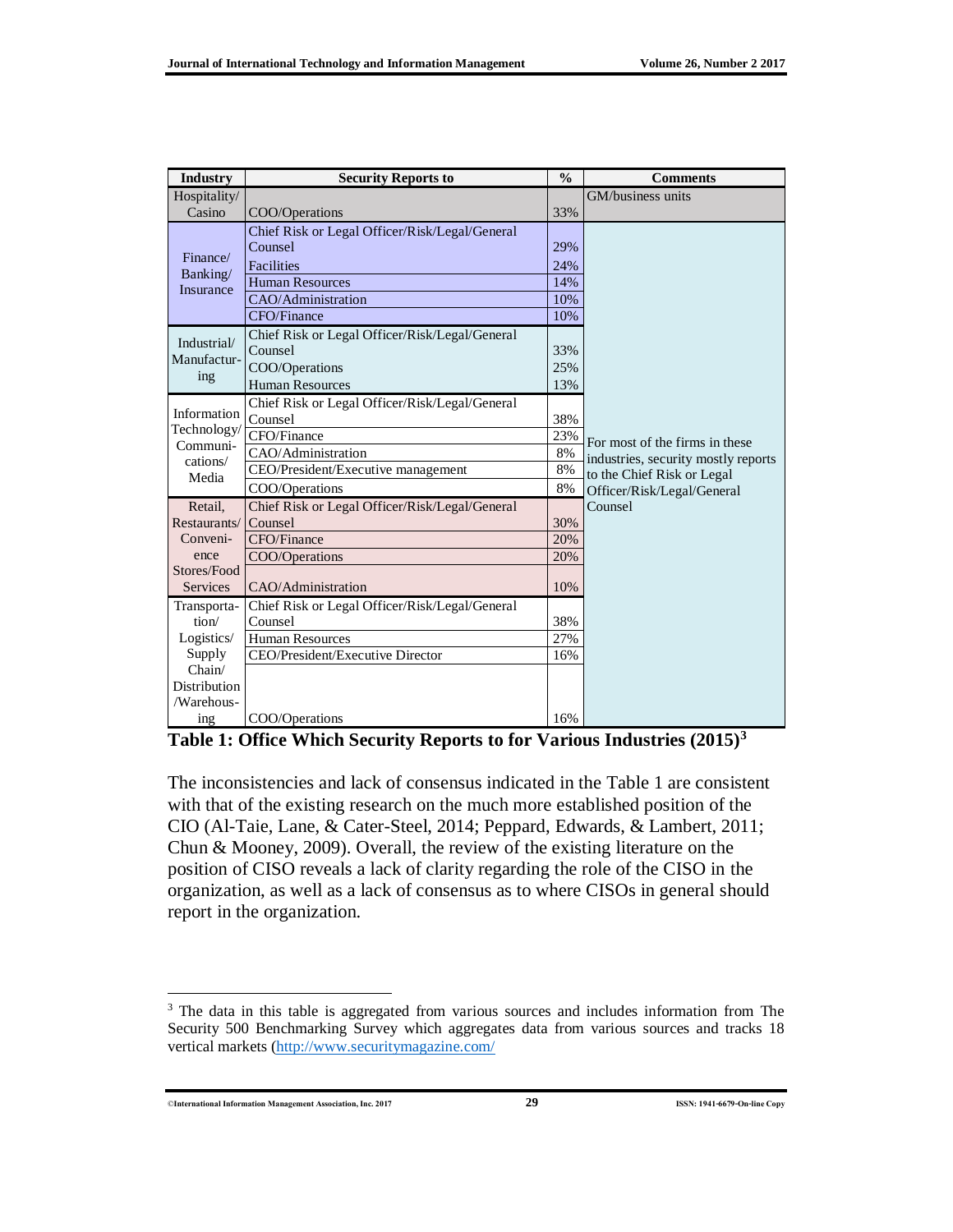# **RESEARCH QUESTIONS**

#### **THE NEED FOR MORE CISOS**

Due to the importance of IT resources to organizational business processes, many firms have designated a managerial position in-charge of managing IT resources – CIOs - who have also been incorporated into many firms' TMTs (Preston, Leidner & Chen, 2008). Increasingly, firms are also creating an IT security office and designating an officer in-charge of IT security. Traditionally, in many organizations, IT security has been the responsibility of the CIO or CTO, while in the recent past; the responsibility has been shifting to a CISO (Whitten, 2008). Ashenden and Sasse (2013) argue that for those firms that have a CISO, the CISOs still struggle to gain credibility due to lack of power, confusion about their role identity, and inability to effectively engage employees. Irrespective of these challenges, CISOs are important as organizations continue to face security challenges as well as mandated industry and government legislative compliance requirements.

Security breaches have resulted in the disruptions of business operations, negative stock market reactions, lawsuits, decline in sales due to store and online customer patronage (McCole, Ramsey, & Williams, 2010) leading to deflated profits and hence less staff compensations (shares and monetary incentives) and lower shareholders' payoffs. In the extreme cases, the CEOs may lose their jobs as was the case at Target Inc. (Target, 2014). Also, according to a *PwC 17th Global CEO Survey* (PwC, 2014), 69% of US executives indicated that they were worried about cyber threats impacting growth. As such the CEOs and other top level executives have a vested interest in ensuring that IT resources are secured and are also less prone to security breaches. *Patrick Morley, president and chief executive officer at Bit9+* – a company that provides security to Global 5000 enterprises stated that, *"….the role of the CISO has never been more critical to the success and well-being of an organization than right now. …"* (Bit9, 2015). The role of the CISO is becoming more important as the guardian of the IT infrastructures. Thus, the first research question is:

#### *RQ1: What is the trend in terms of the number of CISOs hired in recent years?*

#### *CISOS AS CHANGE AGENTS*

A change agent is an individual who undertakes the task of initiating and managing change in an organization and may be internal or external to the organization (Lunenburg, 2010). Given the challenges experienced by firms in managing their IT security (PwC, 2014), and the high direct and indirect costs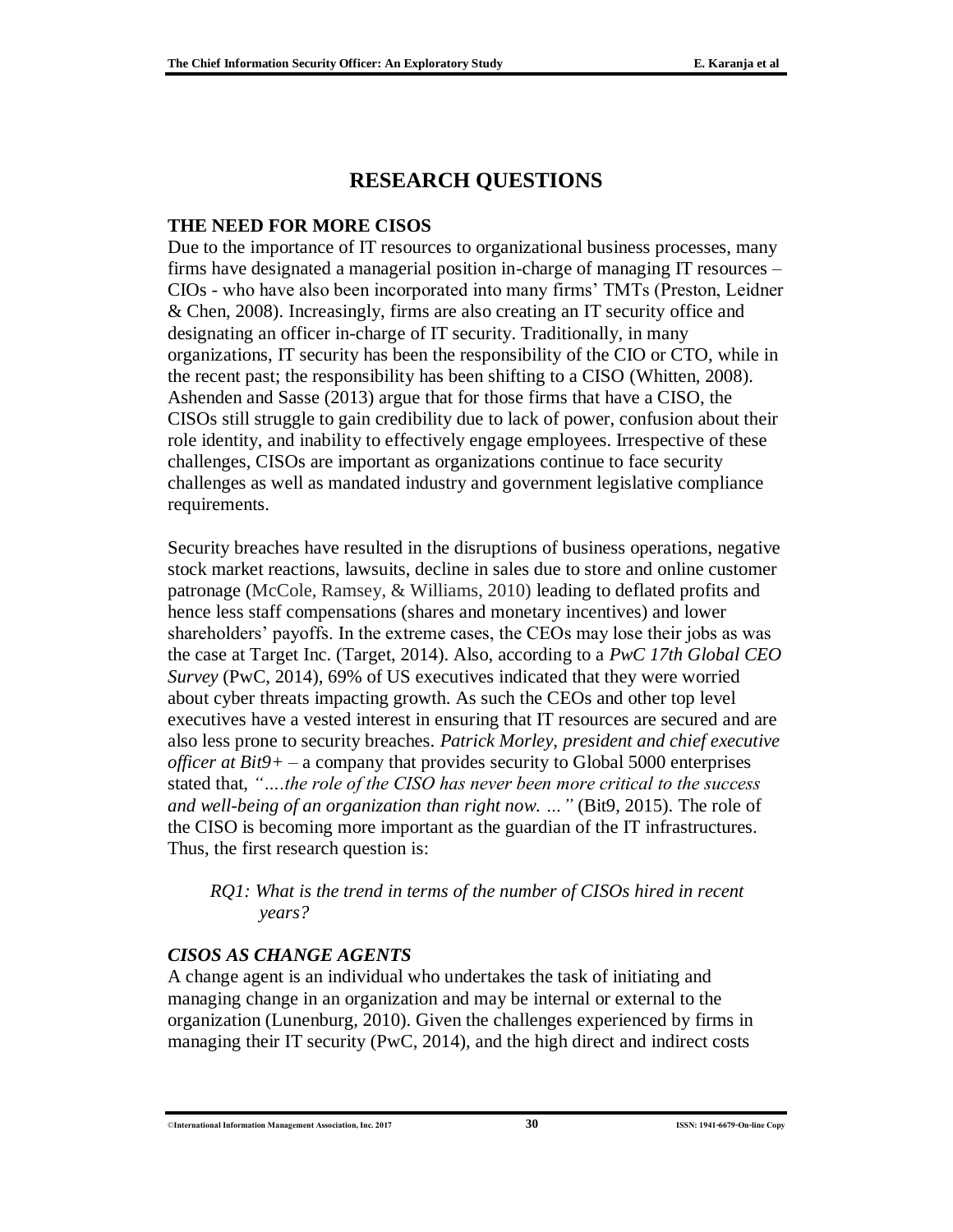associated with IT security breaches, there would seem to be a need in many organizations for changes in IT security practices. The CISO can serve as the agent and champion of change with a mandate to transform the IT security management (Ashenden & Sasse, 2013).

Management of significant change is frequently implemented by hiring an officer from outside the firm (Hofer, 1980). A number of factors have been cited as the driving forces behind the preferences of outsiders as change agents (Lunenburg, 2010). Some of these factors include the fact that external hires are not familiar with the organizational culture, traditions, and politics and are also not beholden to any internal organizational special interests. As such, they can address issues with a renewed perspective without being tied to the status quo or organizational politics.

For instance, following the 2009 security breach, Heartland Payment Systems hired a Chief Security Officer (CSO) from outside the firm. The mandate of the new CISO was to, "…*lead Heartland information security, internal risk assessment programs (protecting sensitive data through risk and threat modeling), and ensures Heartland is compliant with internal, industry and regulatory requirements. Liaison with security professionals in the Financial Services Information Security*….." The CSO was a member of the TMT (Vijayan, 2010). Likewise, after the well published security breach in 2014; Target hired a Senior Vice President and CISO from outside the firm and mandated him to manage Target's information security and technology risk strategy. Target's new CISO job description included being, "…*responsible for managing Target's technology risk strategy and for taking steps to avoid a repeat of the massive data breach at the company last year*…" Specifically, his role was to ensure that the company's stakeholders (company, guests, and team members) are protected from internal and external information security threats. The CISO office holder was a new role for the company (Target, 2014). Capacity, the firm's capability of providing the resources needed for implementing a successful change management, is among the many factors that facilitate the effectiveness of a change agent (Anderson, 2011). When firms hire a CISO, they provide a signal that they have the capacity to implement the IT security changes.

Heartland and Target are just two examples of a CISO hired from outside to act as a change agent. Thus, given that the hiring of a CISO may represent significant change for an organization, we ask:

*RQ2: How prevalent are CISOs who are hired from outside the firm?*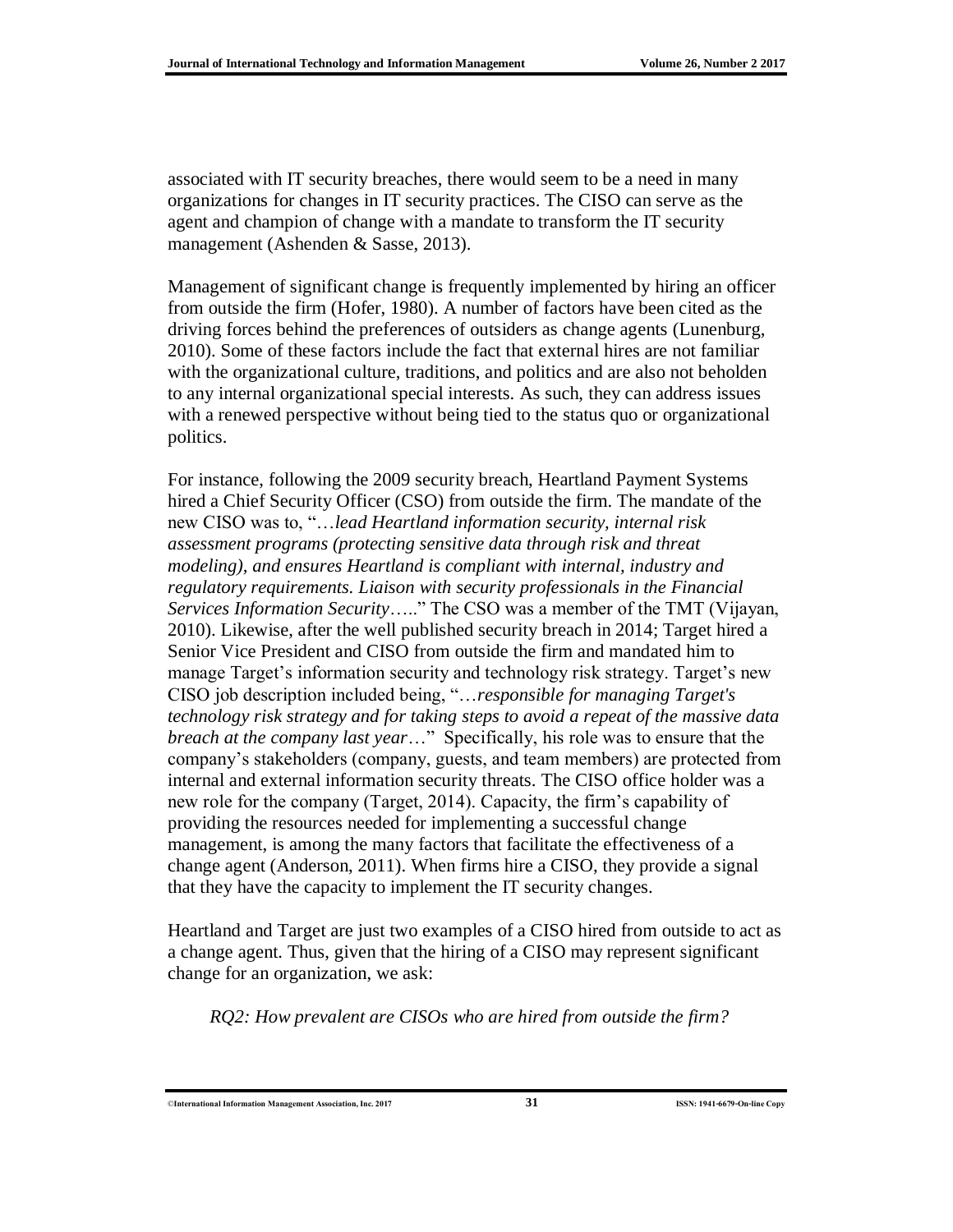#### *CISO REPORTING STRUCTURE*

Typically, organizational reporting structures are hierarchical, with higher levels in the hierarchy denoting relatively greater power (Brass & Burkhardt, 1993). With the CEO at the top, it is understood that that is where the most power lies. And frequently right below the CEO is the CIO, the individual who is usually in charge of IT resources. Due to the importance of IT to organizational strategy, the CIO often reports directly to the CEO, and in many cases, the CIO is also part of the TMT (Zafar, Ko, & Osei-Bryson, 2015).

Information security has traditionally been the responsibility of the CIO, but now many organizations have created a CISO position to address the increasing importance of information security (Whitten, 2008). However, the issues brought about by compromised IT resources are, not only a concern of the CISO but also, of the whole organization with potential to impact the job status of the holders of the C-level positions (Kubilus, 2004). Thus, IT security should not be an initiative that is left to the IT function but should be an organization- wide initiative that may require the CISO gain the attention of the TMT. Also, the embeddedness of IT resources in the business processes makes the reliability and continuity of IT resources a top priority for the top management teams and calls for stability and clear organizational CISO reporting structure (Elliott, Swartz, & Herbane, 2011). Also, Kwon, Ulmer & Wang (2013) found that firms with an IT executive in TMT have a reduced likelihood of security breaches while Lim et al. (2012) found a positive relationship between the hierarchical power of senior IT executives and the likelihood that the firm will develop superior IT capability.

Given all this, we would expect newly-created CISO positions to be reporting to the CEO rather than the CIO. So, we ask:

*RQ3: Where are newly-created CISO positions placed in the reporting hierarchy?*

## **DATA COLLECTION**

The dataset for this study was obtained based on the occurrence of an organizational event from LexisNexis Academic. The dataset represented information on firms that hired a CISO (the organizational event) between 2010 and 2014. Organizational events have been adopted in event studies by many researchers to investigate various issues. For example, Chatterjee, Richardson, and Zmud (2001) used an event study method in investigating the market reaction to the hiring of CIOs while Khallaf and Skantz (2011) extended their data and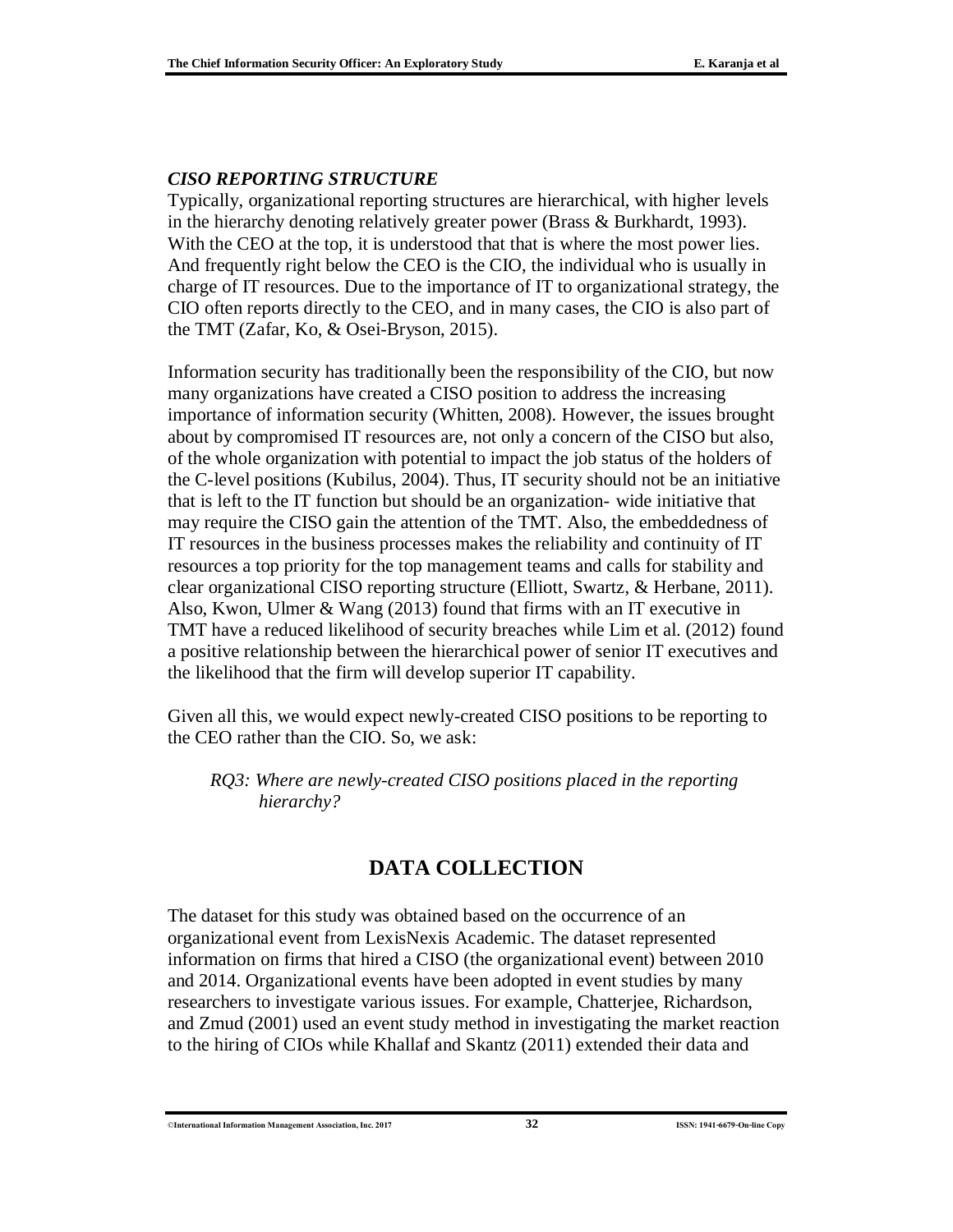explored market reactions to the firm's IT expertise. In this study, the organizational event data was plausible based on the fact that many firms issue a press release when they hire senior executives (Fee & Hadlock, 2004). Searches using the keywords "*new*", or "*create*" together with various variations of the CISO or CSO titles and acronyms were done.

To capture as much information as possible about the subject firms, the authors carried out another data search still utilizing LexisNexis Academic (company reports) and organizational charts for each firm. This search involved generating a report for each firm and evaluating the list of the top executives. That way, the authors were able to provide data triangulation about the existence of the CISO position and the reporting relationships.

From the LexisNexis Academic data search, the generated announcements were saved in a Microsoft Word document (refer to the appendix for sample announcements). The methodology used for the data extraction is explained as follows. Each document was reviewed by the authors separately and the extracted data entered into a Microsoft Excel worksheet with the entries for company name, head of security title name, hire date, in or out hire, reporting structure, years of experience, gender and other pertinent information. The information collected was evaluated and in cases of disagreements or ambiguity, the contentious announcements were reviewed together in order to reach a consensus. Eventually, the data were merged into one document before proceeding with the analysis. While this manual process was time consuming, it provided better information than automated data retrieval "bots" which may omit some information and present ethical challenges (Allen, Burk, & Ess, 2008).

### **RESULTS**

Between January 2010 and December 2014, a total of 55 firms hired a CISO and issued a press release following the hiring. Of these 55 firms, 23 were publicly traded firms while 32 were privately held firms. Other studies involving other positions (Chief Information Officers and Chief Risk Officers, for example) have had similar yields in data points per year, but have used longer time frames for data collection as shown in Table 2.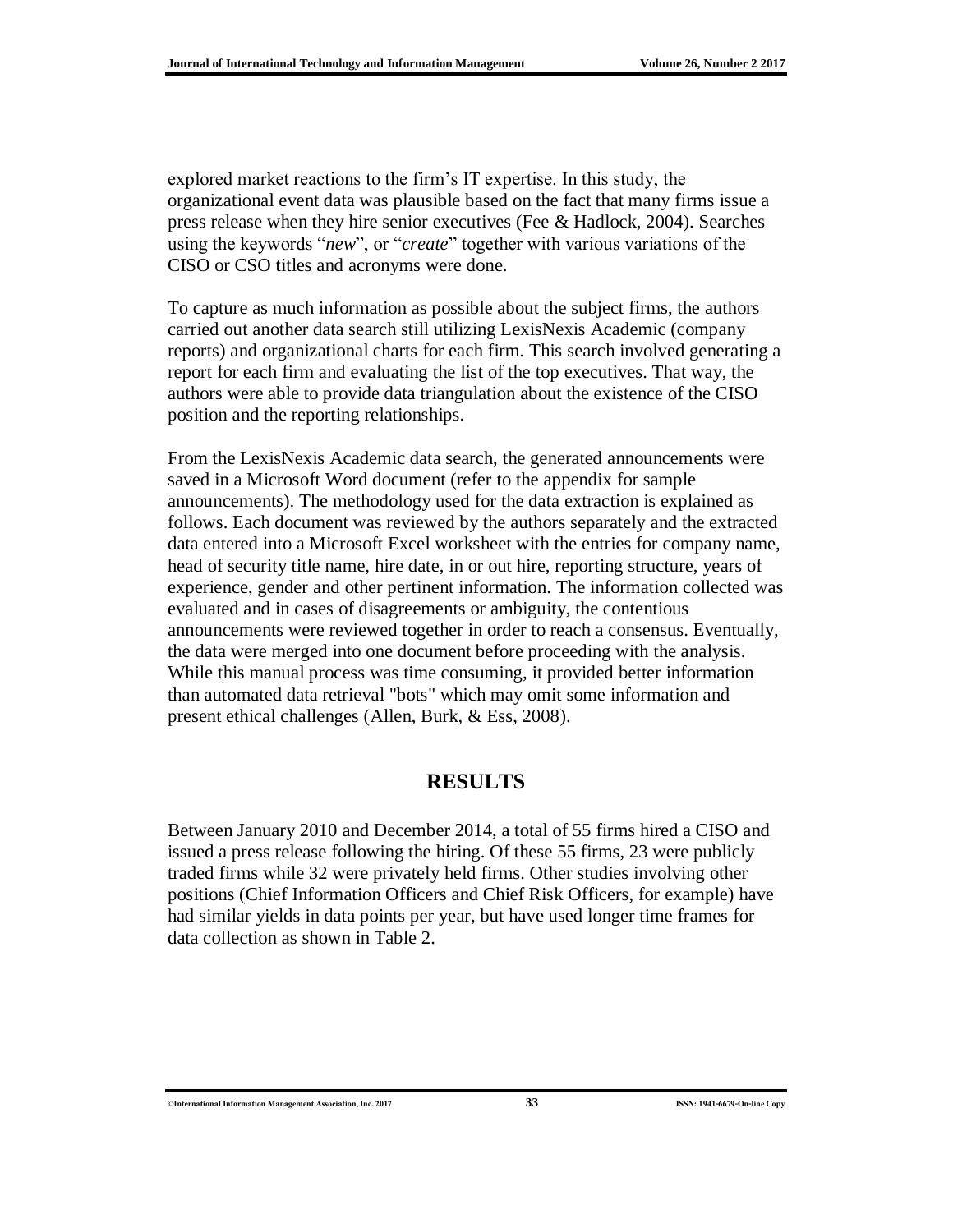| <b>Study</b>               | <b>Position</b>                  | <b>Time</b>  | Years | # of Data     |  |
|----------------------------|----------------------------------|--------------|-------|---------------|--|
|                            |                                  | <b>Frame</b> |       | <b>Points</b> |  |
| Chatterjee, et al., (2001) | <b>Chief Information Officer</b> | 1987-1998    | 12    | 96            |  |
| Beasley, et al., $(2008)$  | <b>Chief Risk Officer</b>        | 1992-2003    | 12    | 120           |  |
| Khallaf & Skantz $(2015)$  | <b>Chief Information Officer</b> | 1987-2007    | 21    | 118           |  |
| This study                 | CISO                             | 2010-2014    |       | 55            |  |

**Table 2: A Sample of Studies Collecting Executive Hiring Announcements**

The sampled firms used various titles to refer to the head of IT security. The titles were Chief Security Officer, Chief Information Security Officer, Vice President and Chief Security Officer, Senior Vice President and Chief Information Security Officer, among others. Of the 55 CISOs hired, only 6 (11%) were females implying that IT security management is a male-dominated domain (89%). From the 55 IT security officers who were hired, there was experience data for 26. The years of experience ranged from a low of 10 years to a high of 40 years and the average years of experience was 22 years.

The major industry security certifications earned by many of the CISOs in this study include Global Information Assurance Certification (GIAC), Certified Penetration Tester (GPEN), Information Systems Security Professional (CISSP) and Certified Information Security Manager (CISM) among others. The role of a CISO has not been in existence for a long time, when compared to those of CFOs or CIOs, and that may explain why as a measure of skills and knowledge, many of the hired CISOs have industry security certification credentials. Earning security certifications exposes one to the tools and techniques used in IT security as well as serving as a benchmark for knowledge and skills in managing IT security issues and is recommended for anyone aspiring to venture into IT security careers.

#### *RQ1: What is the trend in terms of number of CISOs hired in recent years?*

Table 3 shows the annual distributions of the CISOs who were hired between 2010 and 2014. The column labeled "Hired from" denotes whether the security chief was hired from outside the firm or from within the firm (usually a promotion or job rotation). There is a marked increase from 2010 (4) to 2014 (19) in the number of CISOs being hired by firms.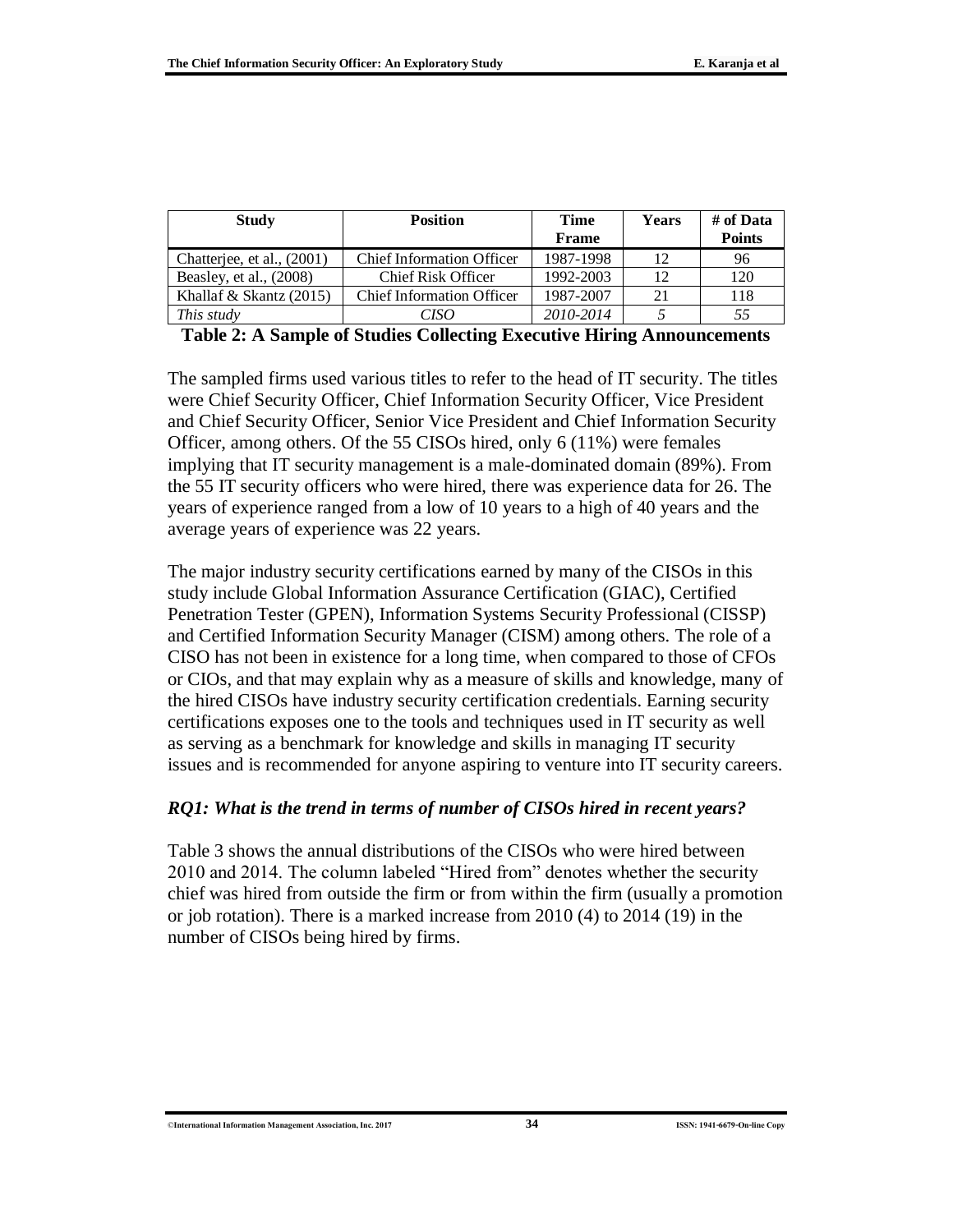| <b>Hired</b> |   | 2010 | 2011             |            | 2012 |                                  | 2013 |                        | 2014 |      | <b>Total</b> |             |
|--------------|---|------|------------------|------------|------|----------------------------------|------|------------------------|------|------|--------------|-------------|
| from         | # | $\%$ | #                | $\%$       | #    | %                                | #    | $\%$                   | #    | %    | #            | $\%$        |
| outside      | ⌒ |      |                  | 77 Q       |      | 83.3<br>$\bigcap$                | 8    | 70                     |      | 78.5 | 44           | 80.0        |
| within       |   |      |                  |            |      | $\overline{\phantom{0}}$<br>16.7 | ◠    | $\mathbf{r}$<br>$\sim$ |      |      |              | <i>20.0</i> |
| <b>Total</b> |   | 100  | $\boldsymbol{0}$ | <i>100</i> | 19   | <b>00</b>                        |      | <i>100</i>             | 19   | 100  | 55           | <i>100</i>  |

**Table 3: Shows the distributions/type of hired CISOs over the years**

#### *RQ2: How prevalent are CISOs who are hired from outside the firm?*

A Z-test for comparing proportions of the CISOs who were hired from outside the firm to those who were hired from within the firm (outside total=44, within total=11) was conducted  $(Z=6.293, p=0.001)$  Based on this dataset, in all the years, firms hired more CISOs from outside the firm than from within the firm.

#### *RQ3: Where are newly created CISO positions placed in the reporting hierarchy?*

Table 4 contains data on the reporting relationship. The column labeled "Others" represents those CISOs who reported to neither the CEO nor CIO and included CISOs who reported to executives with titles such as chief marketing officer, chief operating officer, and chief financial officers among others. The column labeled "Not specified" represents those CISOs' who's reporting structures were not explicitly stated in the press releases and could not be verified otherwise. From the table, the proportion of CISOs reporting to the CEO (49%) is higher than those reporting to CIOs (29%), "Others" (16%), and the "Not Specified" groups (6%). To help answer RQ3, Table 4, was regenerated by dropping the row with the "Not specified" data and the two columns with the "Others" and "Not specified" data to yield Table 5, as shown. Subsequently, a 2x2 Chi-square test was carried out and yielded results ( $\chi^2$  =6.657, p=0.011) implying that CISOs hired to fill newly-created positions were more likely to report to CEOs, while those CISOs hired to fill old positions were more likely to report to CIOs. A Fisher exact test yielded similar results. On the other hand, a 2x3 Chi-square test with the "Others" column yielded statistically significant results implying that CISOs hired to fill newly- created positions were less likely to report to CIOs.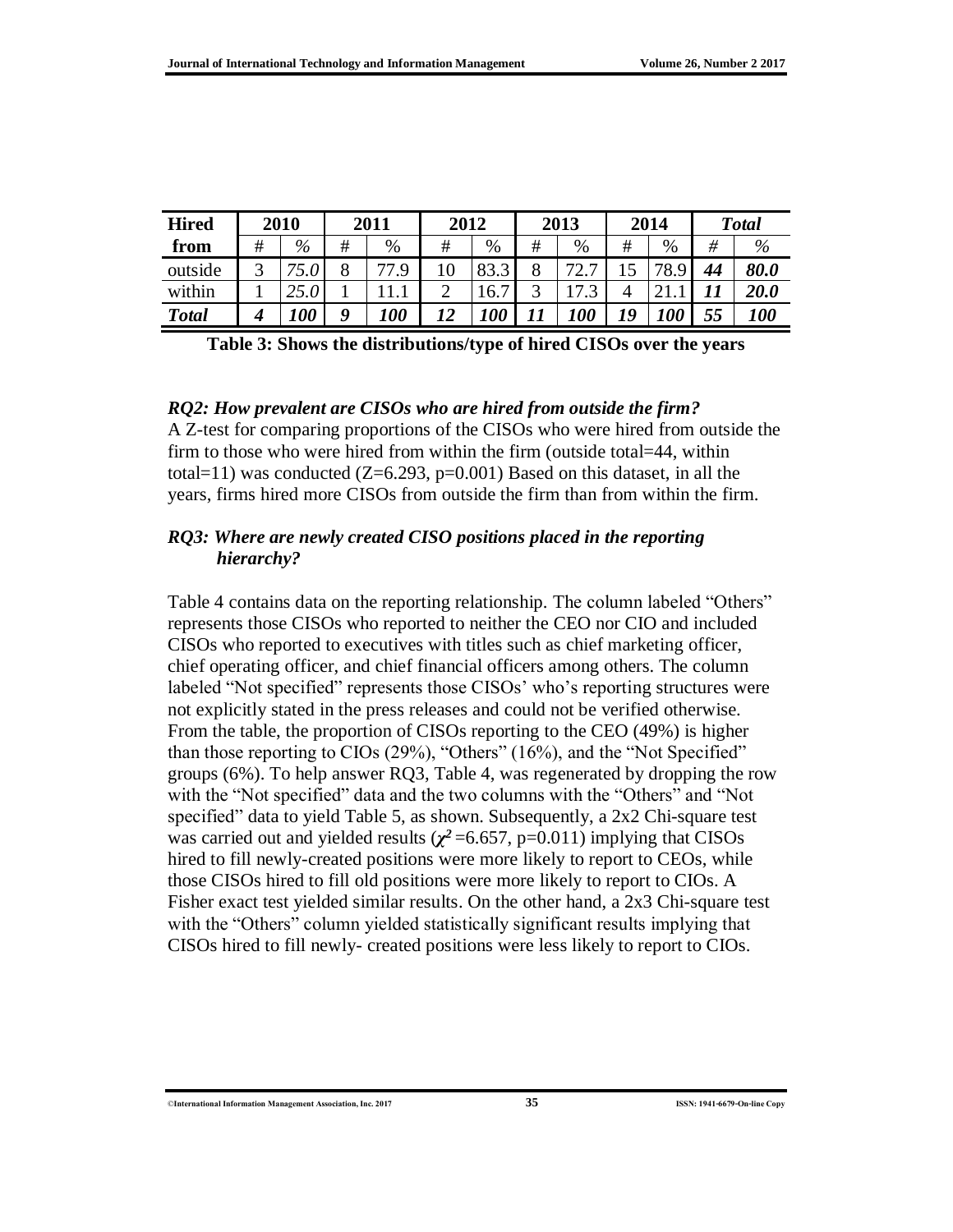| <b>Reporting Structure</b> |              |    |            |          |               |   |               |               |      |               |     |
|----------------------------|--------------|----|------------|----------|---------------|---|---------------|---------------|------|---------------|-----|
| Type of                    |              |    | CEO        |          | <b>CIO</b>    |   | <b>Others</b> | Not specified |      | <b>T</b> otal |     |
| position                   |              | #  | $\%$       | #        | $\frac{0}{0}$ | # | $\%$          | #             | $\%$ | #             | %   |
| New position               |              | 20 | 74         | 6        | 38            | 6 | 67            |               | 100  | 35            | 64  |
| Old position               |              | 6  | 22         | 10       | 63            | ◠ | 33            | 0             | 0    | 19            | 35  |
| Not specified              |              |    |            | $\theta$ |               |   |               |               | 0    |               |     |
|                            | <b>Total</b> | 27 | <i>100</i> | 16       | <i>100</i>    | 9 | <i>100</i>    |               | 100  | 55            | 100 |

| <b>Reporting Structure</b>          |    |                |    |                        |                |               |  |  |  |  |
|-------------------------------------|----|----------------|----|------------------------|----------------|---------------|--|--|--|--|
| <b>Type of</b>                      |    | <b>CEO</b>     |    | CIO                    |                | <b>Total</b>  |  |  |  |  |
| <b>Position</b>                     | #  | $\%$           | #  | $\%$                   | #              | $\frac{0}{0}$ |  |  |  |  |
| New position                        | 20 | 77             |    | 37                     | 26             | 62            |  |  |  |  |
| Old position                        |    | 23             | 10 | 63                     | 16             | 38            |  |  |  |  |
| <b>Total</b>                        | 26 | 100            | 16 | 100                    | 42             | 100           |  |  |  |  |
| $\gamma^2$ test results             |    |                |    |                        |                |               |  |  |  |  |
| $\gamma^2 = 6.528$                  |    | $Alpha = 0.05$ |    | Degree of freedom $=1$ | $Prob = 0.011$ |               |  |  |  |  |
| Fisher's Exact Test Prob. $= 0.011$ |    |                |    |                        |                |               |  |  |  |  |

**Table 5: Distribution of the type of position and the reporting structure (CEO and CIO only)**

## **FINDINGS AND DISCUSSION**

The fact that firms issue press releases when they hire CISOs is an indicator of the important role that IT security is playing in the organizations. Also, press releases are targeted at the general public and act as a signal that the firm is committed to making structural changes to the management of IT security for the benefit of the stakeholders. The press release data indicate that security is becoming a concern for a number of firms as illustrated by the rising number of hired CISOs. Moreover, in the dataset, the majority of the new CISOs were hired from outside the firm, presumably, either due to lack of talent within the firm or to bring a fresh viewpoint to IT security. Also, most of the CISO hiring in the dataset were for newly-created positions, the existence of which again indicate that firms are beginning to take security more seriously.

Newly-created CISO positions tended to report to the CEO, while replacements for CISO positions tended to report to the CIO. That makes intuitive sense in that creating a new position at a higher level is likely easier politically than changing who a current position reports to. So, even if all hiring companies aimed to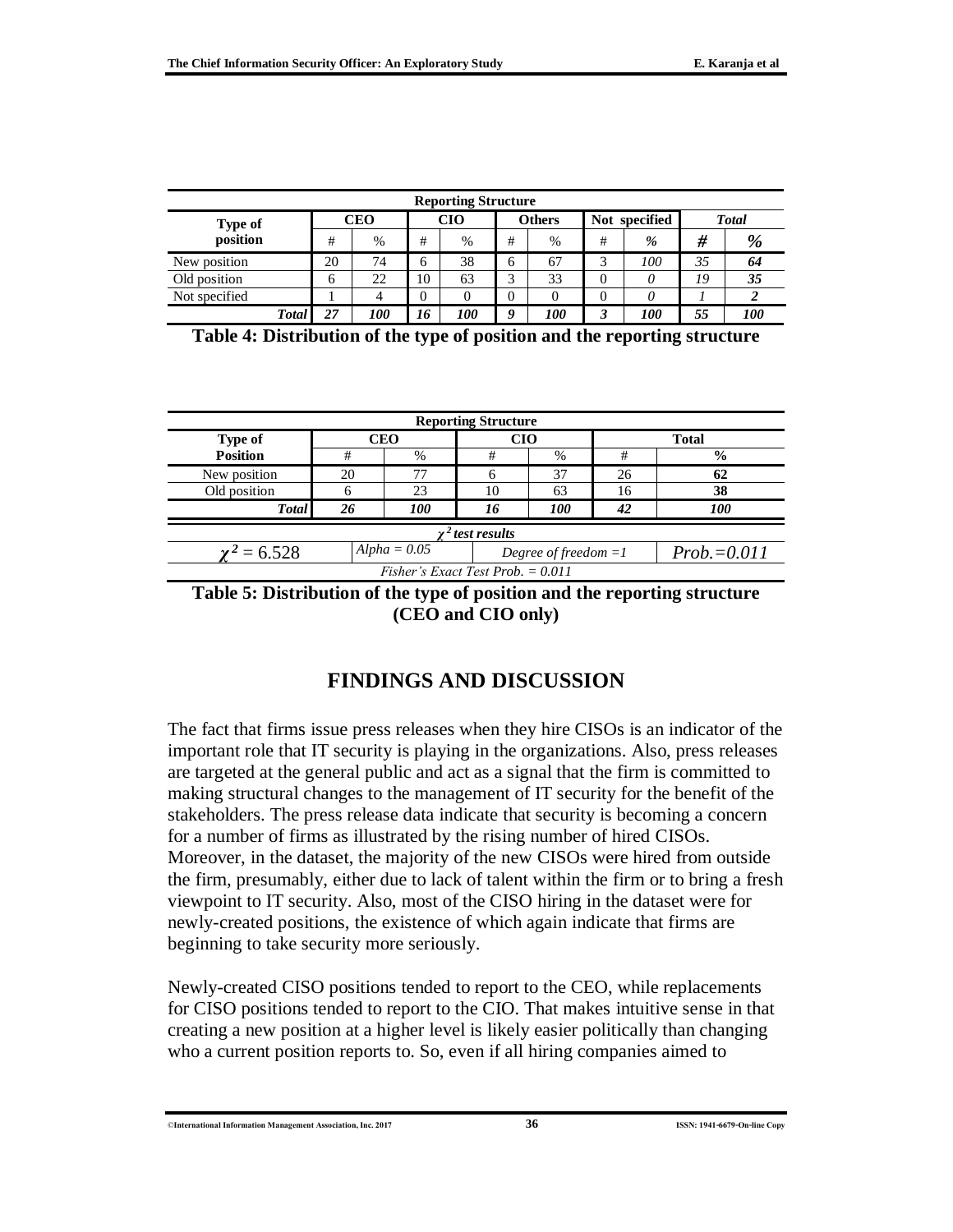improve the importance of security in the organization, it may be easier politically to increase the rank of the position when creating it anew. The raising of the level of the CISO position in the organization due to an increasing corporate emphasis on security is consistent with agency theory (Eisenhardt, 1989), as this type of restructuring serves to reduce the amount of information asymmetry between the Board/CEO and the CISO. In other research, Kwon, et al. (2013) found that firms with an IT executive in TMT have a reduced likelihood of security breaches. Lim et al. (2012) found a positive relationship between the hierarchical power of senior IT executives and the likelihood that the firm will develop superior IT capability.

Major financial and legal damages have been associated with data breaches. As mentioned earlier, Target's CEO, Gregg Steinhafel, resigned after Target 2014 massive data breach and the company is on track to make \$39.4 million settlement with the financial institutions impacted by the data breach On the other hand, Sony Pictures co-chairwoman, Amy Pascal, also resigned following the data breach at the company. Moreover, the CEO of Avid Life Media, parent company of Ashley Madison, resigned and the company shelved plans for an IPO after the company experienced a data breach (Reuters, 2015). High stakes like these can inhibit disclosure of security issues. With the CISO reporting to the CIO, there exists a possible conflict of interest (Allen & Westby, 2007) - the CISO might be less inclined to disclose security flaws that might cast the CIO in a negative light. Also, a lack of direct CISO - CEO reporting structure might mask security vulnerabilities to the top management team, which if exploited, could expose the firm to lawsuits and lost business.

For the CISO-CEO reporting relationship to be successful, the CISOs have to speak the business language (Kayworth & Whitten, 2010). This is illustrated in the Neiman Marcus press releases which stated that, *"….the CISO needs to be able to work with executive management in determining acceptable levels of risks for the organization……providing subject matter expertise to executive management on a broad range of information security standards and best practices; and ensuring security programs are in compliance with applicable laws…"* Although the data did not yield enough information on the educational backgrounds of the hired CISOs to make a generalization on the CISOs academic credentials, the available data indicate that majority of the CISOs earned bachelor's degree in engineering and computer science. Also, a number of these CISOs had earned Master's degree in Business Administration (MBA). The bachelor's degrees and the industry certifications give these CISOs the IT technical skills. On the other hand, MBAs enable them to acquire the business skills and knowledge as well as develop their management skills which are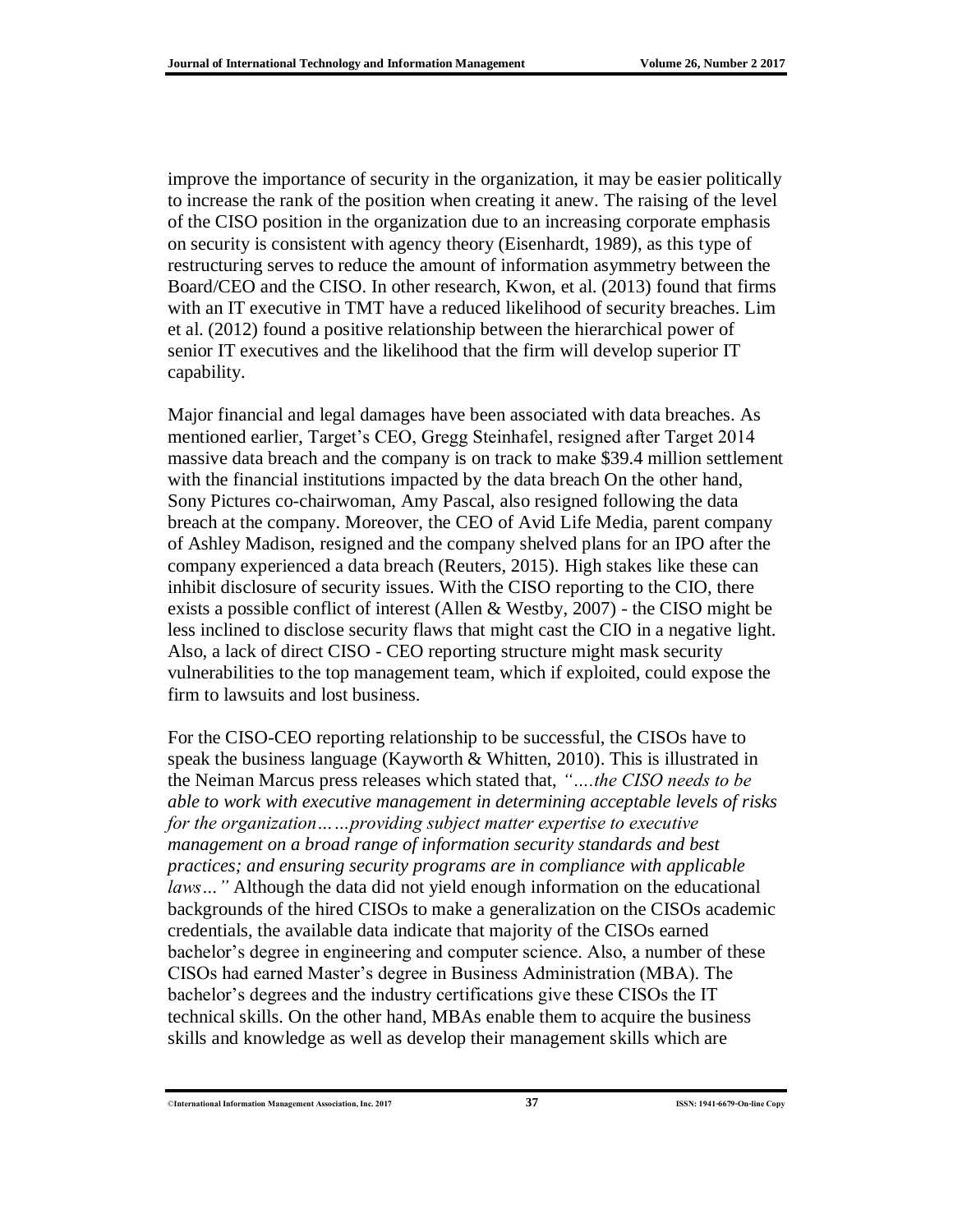important when communicating with the top executives. The certifications and MBAs are also important to those CISO who are reporting to the CIOs because they allow the CISOs to bring both business and IT security skills and knowledge to the table during their interactions with the CIOs.

Elevating the CISO in the organization creates more of a demand for business and communication skills that could exacerbate an already existing shortage of CISO candidates, both inside and outside the firm. This should prompt firms to begin developing in-house IT security expertise by, for instance, encouraging IT staff to obtain appropriate IT security industry certifications. Educational institutions can also incorporate IT security programs into their curricula (Sharma, et al., 2013).

### **LIMITATIONS & FUTURE RESEARCH**

Given the sample size in this exploratory study, further research is needed to confirm the general findings. Another avenue to explore is whether hiring CISOs from the outside is primarily triggered by the firm's desire to instill change in the organization, or whether it is because the expertise to tackle and prevent cyberattacks is simply lacking in the organization. Also, can it be determined that the hiring of a CISO did indeed improve the security of the organization?

This research did not consider firms' existing reporting structure with regard to who the current CIO reported to when the CISO was hired. The literature suggests that strategic positioning of the firm should dictate who the CIO reports to (CEO vs. CFO) (Banker, et al., 2011). Does who the CIO reports to affect who the CISO should report to? We didn't examine that. A look at the governance structure as a whole may be required to fully sort out who the CISO should report to. Another factor to consider is the varied roles of CIOs (Chun & Mooney, 2009). Of the four role types identified in their CIO typology (Landscape Cultivator, Triage Nurse & Firefighter, Innovator & Creator, and Opportunity Seeker), only the Landscape Cultivator maintained a focus on security. Again, the role of the CIO in the organization could affect the decision of who a CISO should report to.

Due to the increasing importance of the topic of corporate security, there is a general need for further research on the CISO, an instrumental figure in corporate security, in order to build on the preliminary research in this area. For example, background characteristics that make CISO's successful, such as type of experience and education, would be helpful in developing the CISOs of the future. Also, are there different types of CISOs whose level of effectiveness depends of certain organizational characteristics? With the promotion of the CISO position,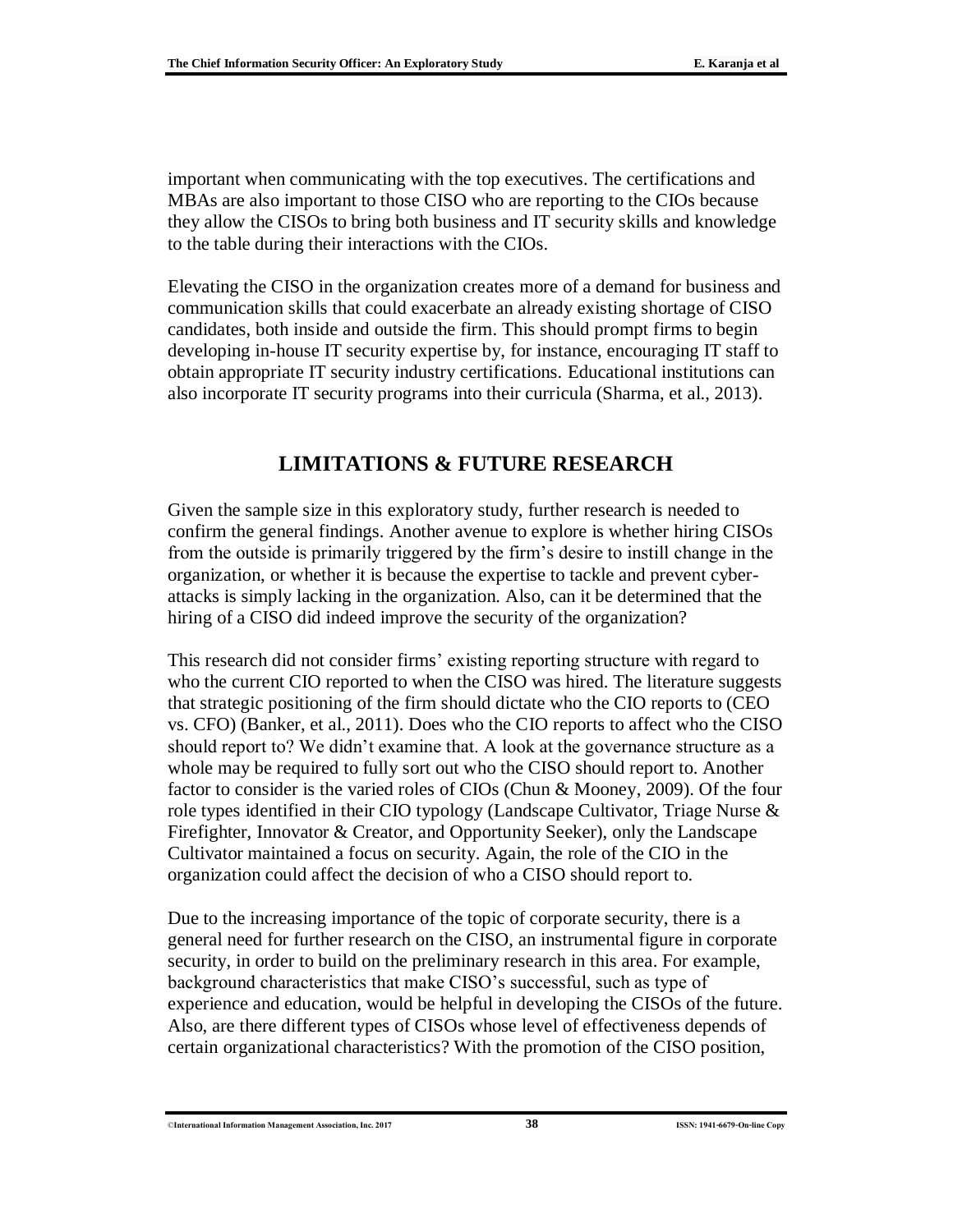how does this effect overall corporate governance? An increasing number of corporations have implemented, or are implementing, enterprise risk management, which integrates corporate IT security into risk management for all aspects of the corporation (Pagach & Warr, 2011). This initiative is typically led by a CRO (corporate risk officer, Karanja & Rosso, 2017). How does the CISO position fit into this type of corporate strategy? What is the relationship between the CISO and the CRO?

## **CONCLUSION**

The findings suggest that hiring for CISO positions is on the rise, mostly from outside the firm, and that the trend for new CISO positions is to report to the CEO (rather than to the CIO, or lower in the IT organization). This suggests that companies are moving to improve their security, something that a company's vendors and customers will come to expect, if not demand.

This exploratory study examined the role of the chief information security officer (CISO), relying on publicly-released hiring announcements to provide insight into the position. Similar to the position of the executive in charge of IT, the CIO, there is a lack of consensus regarding the scope of the position, the duties, and its place in the organizational hierarchy. The researchers hope that future studies can build on this research to help clarify the organizational, environmental and personal factors that influence the optimal governance structure for the information security of a given firm.

### **REFERENCES**

- Allen, G. N., Burk, D. L., & Ess, C. (2008). Ethical approaches to robotic data gathering in academic research. *International Journal of Internet Research Ethics*, 1(1), 2012-35.
- Allen, J. H., & Westby, J. R. (2007). Characteristics of effective security governance, *EDPAC: The EDP Audit, Control, and Security Newsletter*, *35*(5), 1-17.
- Al-Taie, M., Lane, M., & Cater-Steel, A. (2014). The relationship between organizational strategic IT vision and CIO roles: one size does not fit all. *Australasian Journal of Information Systems*, 18(2), 59-89.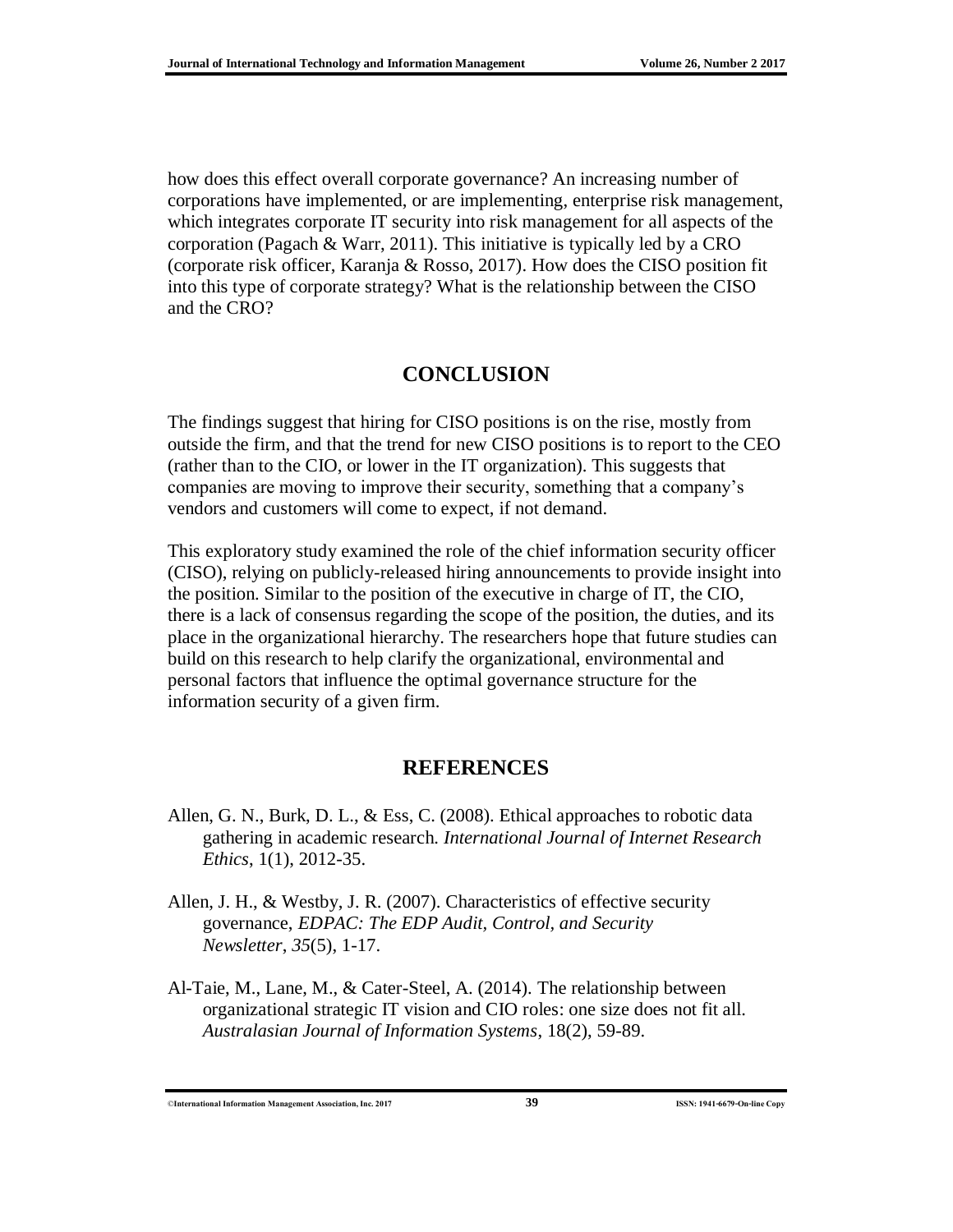- Anthem (2015) Statement regarding cyber-attack against Anthem, Press Release, 2015. Retrieved on 6/19/2017 from [https://www.anthem.com/health](https://www.anthem.com/health-insurance/about-us/pressreleasedetails/WI/2015/1813/statement-regarding-cyber-attack-against-anthem)[insurance/about-us/pressreleasedetails/WI/2015/1813/statement-regarding](https://www.anthem.com/health-insurance/about-us/pressreleasedetails/WI/2015/1813/statement-regarding-cyber-attack-against-anthem)[cyber-attack-against-anthem](https://www.anthem.com/health-insurance/about-us/pressreleasedetails/WI/2015/1813/statement-regarding-cyber-attack-against-anthem)
- Anderson, L. A. (2011). The change leader's roadmap: How to navigate your organization's transformation. New York, NY: Routledge
- Ashenden, D., & Sasse, A. (2013). CISOs and organisational culture: Their own worst enemy? *Computers & Security*, 39, 396-405.
- Banker, R. D., Hu, N., Pavlou, P. A., & Luftman, J. (2011). CIO reporting structure, strategic positioning, and firm performance. *MIS Quarterly*, 35(2), 487-504.
- Barua, A., & Lee, B. (1997). The information technology productivity paradox revisited: A theoretical and empirical investigation in the manufacturing sector. *Internat. J. Flexible Manufacturing Systems*, 9(2), 145–166.
- Bit9, (2015). *Bit9 + Carbon Black Appoints Roman Brozyna CISO* [Press Release]. Retrieved on 6/19/2017 from: [https://www.carbonblack.com/company/news/press-releases/bit9-carbon](https://www.carbonblack.com/company/news/press-releases/bit9-carbon-black-appoints-roman-brozyna-ciso/)[black-appoints-roman-brozyna-ciso/](https://www.carbonblack.com/company/news/press-releases/bit9-carbon-black-appoints-roman-brozyna-ciso/)
- Brass, D. J., & Burkhardt, M. E. (1993). Potential power and power use: An investigation of structure and behavior. Academy of management journal, 36(3), 441-470.
- Chatterjee, D., Richardson, V. J., & Zmud, R. W. (2001). Examining the shareholder wealth effects of announcements of newly created CIO positions. *MIS Quarterly*, 25(1), 43-70.

Chun M, & Mooney J. (2009) CIO roles and responsibilities: Twenty-five years of evolution and change, *Information & Management*, 46(6), pp. 323-34.

- Eisenhardt, K. M. (1989). Agency theory: An assessment and review. *Academy of Management Review*, *14*(1), 57-74.
- Eisenstein, E. M. (2008). Identity theft: An exploratory study with implications for marketers. *Journal of Business Research*, 61(11), 1160-1172.

©**International Information Management Association, Inc. 2017 40 ISSN: 1941-6679-On-line Copy**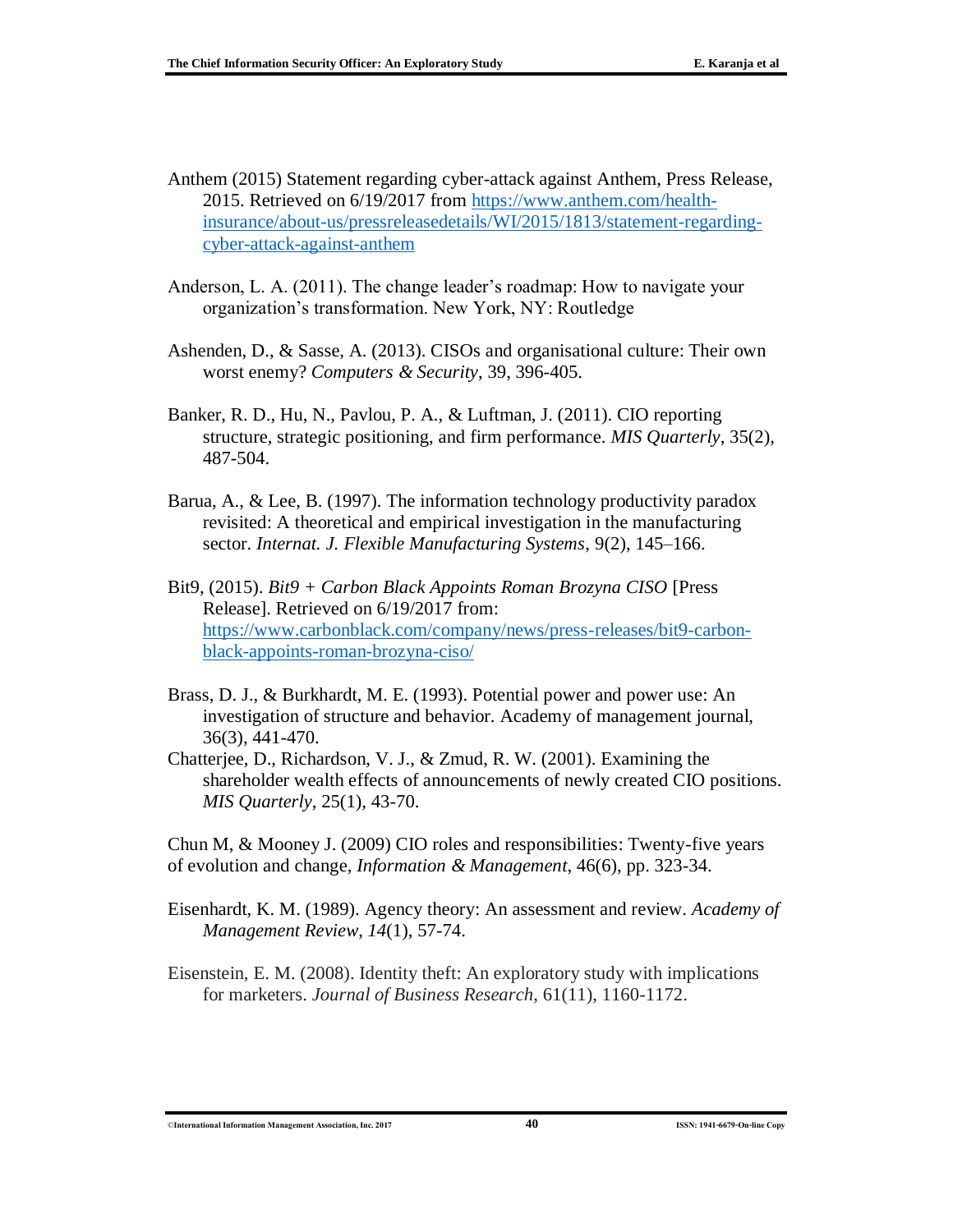- Elliott, D., Swartz, E., & Herbane, B. (2010). *Business Continuity Management 2e: A Crisis Management Approach*. Routledge.
- Fee, C. E. and Hadlock, C.J. (2004). Management turnover across the corporate hierarchy, *Journal of Accounting and Economics,* 37-1, 3-38.
- GAO (2015). High Risk Series-Ensuring the Security of Federal Information Systems and Cyber Critical Infrastructure and Protecting the Privacy of Personally Identifiable Information. Retrieved on 6/19/2017 from <https://www.gao.gov/assets/670/668415.pdf>
- Glazier, E. (2014). J.P. Morgan's Cyber Attack: How the Bank Responded, October, 3, retrieved on 6/19/2017 from [http://blogs.wsj.com/moneybeat/2014/10/03/j-p-morgans-cyber-attack](http://blogs.wsj.com/moneybeat/2014/10/03/j-p-morgans-cyber-attack-how-the-bank-responded/)[how-the-bank-responded/](http://blogs.wsj.com/moneybeat/2014/10/03/j-p-morgans-cyber-attack-how-the-bank-responded/)
- HIPAA (1996). Health Insurance Portability and Accountability Act (HIPAA), P. L. 104–191, 110 Stat 2023 (1996)
- HHS Press Office (2013). WellPoint pays HHS \$1.7 million for leaving information accessible over Internet, Press Release July 11, 2013. Retrieved on 6/19/2016 from [https://www.hhs.gov/hipaa/for-professionals/compliance](https://www.hhs.gov/hipaa/for-professionals/compliance-enforcement/examples/wellpoint/index.html)[enforcement/examples/wellpoint/index.html](https://www.hhs.gov/hipaa/for-professionals/compliance-enforcement/examples/wellpoint/index.html)
- Hofer, C. W. (1980). Turnaround strategies. *Journal of Business Strategy*, 1(1), 19-31.
- Johnson, M. E., & Goetz, E. (2007). Embedding information security into the organization. IEEE Security & Privacy, (3), 16-24.
- Karanja, E., & Rosso, M. A. (2017). The Chief Risk Officer: a study of roles and responsibilities. *Risk Management*, 19(2), 103-130.
- Karanja, E., & Zaveri, J. (2014). Ramifications of the Sarbanes Oxley (SOX) Act on IT governance. *International Journal of Accounting and Information Management*, *22*(2), 134-145.
- Katz, K., (2014). Neiman Marcus/Group, To Our loyal Neiman Marcus Group customers, June 15, 2014, retrieved on 6/19/2017 from [http://www.neimanmarcus.com/NM/Security-](http://www.neimanmarcus.com/NM/Security-Info/cat49570732/c.cat?navid=redirect:security&eVar6=data+breach)[Info/cat49570732/c.cat?navid=redirect:security&eVar6=data+breach](http://www.neimanmarcus.com/NM/Security-Info/cat49570732/c.cat?navid=redirect:security&eVar6=data+breach)

©**International Information Management Association, Inc. 2017 41 ISSN: 1941-6679-On-line Copy**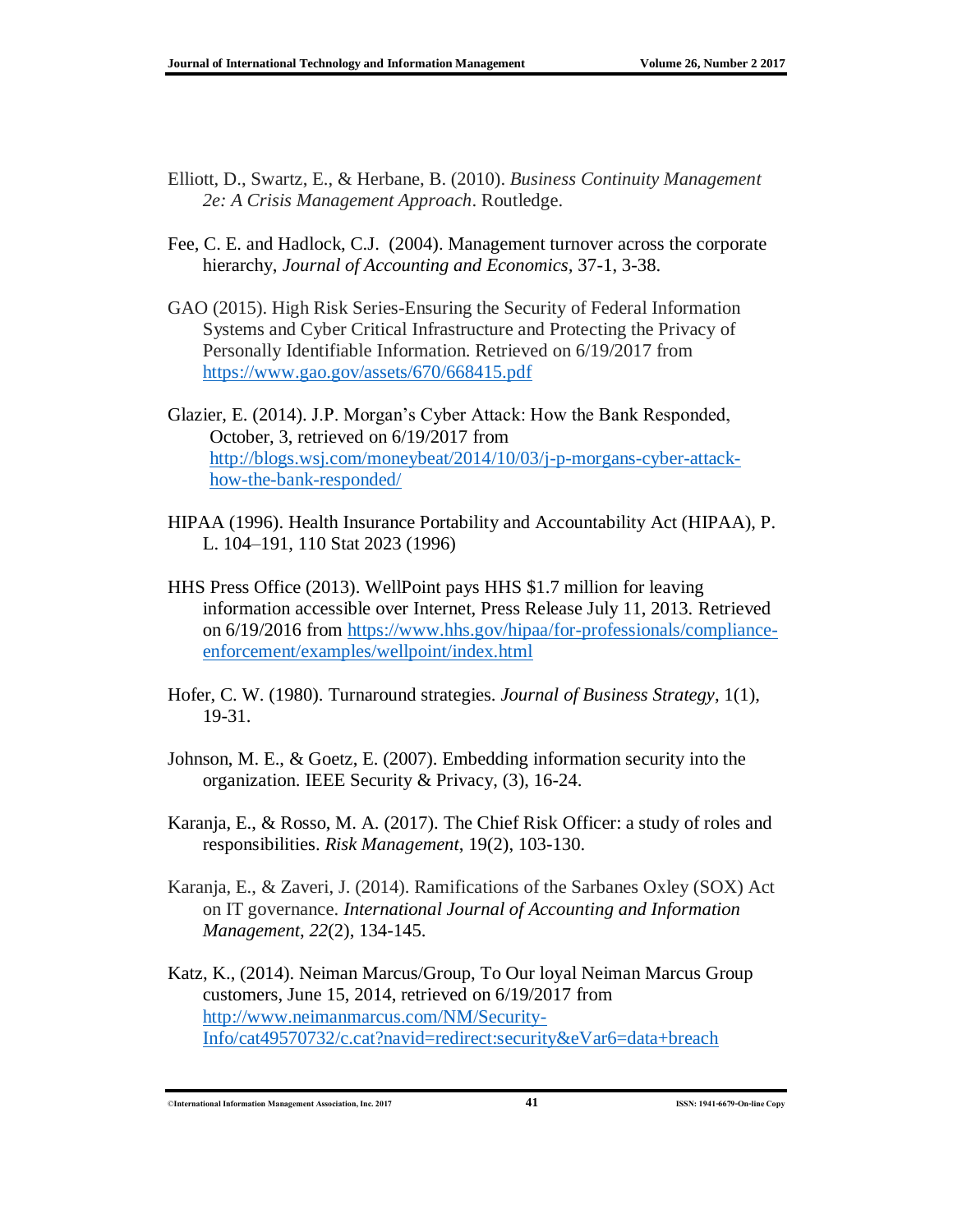- Kayworth, T., & Whitten, D. (2010). Effective information security requires a balance of social and technology factors. *MIS Quarterly Executive*, 9(3), 2012-52.
- Khallaf, A., & Skantz, T. (2011). Does long term performance improve following the appointment of a CIO? *International Journal of Accounting Information Systems*, 12(1), 57-78.
- Kubilus, N. (2004). IT and Security: Converging Roles. *ComputerWorld*. Nov 22, 2004. p. 44
- Kwon, J., J. R. Ulmer, & T. Wang. (2013). The association between top management involvement and compensation and information security breaches. *Journal of Information Systems*, 27(1), 219-236.
- Lin, O., & Mithas, S. (2008). Information Technology and Inventories: Substitutes or Complements?. *ICIS 2008 Proceedings*, 11.
- Lim, J. H., Stratopoulos, T. C., & Wirjanto, T. S. (2012). Role of IT executives in the firm's ability to achieve competitive advantage through IT capability. *International Journal of Accounting Information Systems*, 13(1), 21-40.
- Luftman, J., and Ben-Zvi, T. (2010). Key Issues for IT Executives 2009: Difficult Economy's Impact on IT, *MIS Quarterly Executive*. 9 (1), 203-213.
- Lunenburg, F. C. (2010). Managing change: The role of the change agent. *International Journal of Management, Business and Administration*, 13(1).
- McCole, P., Ramsey, E., & Williams, J. (2010). Trust considerations on attitudes towards online purchasing: The moderating effect of privacy and security concerns. *Journal of Business Research*, 63(9), 1018-1024.
- Mithas, S., Ramasubbu, N., & Sambamurthy, V. (2011). How information management capability influences firm performance. *MIS Quarterly*, *35*(1), 237-256.
- Pagach, D., & Warr, R. (2011). The characteristics of firms that hire chief risk officers. *Journal of Risk and Insurance*, *78*(1), 185-211.

©**International Information Management Association, Inc. 2017 42 ISSN: 1941-6679-On-line Copy**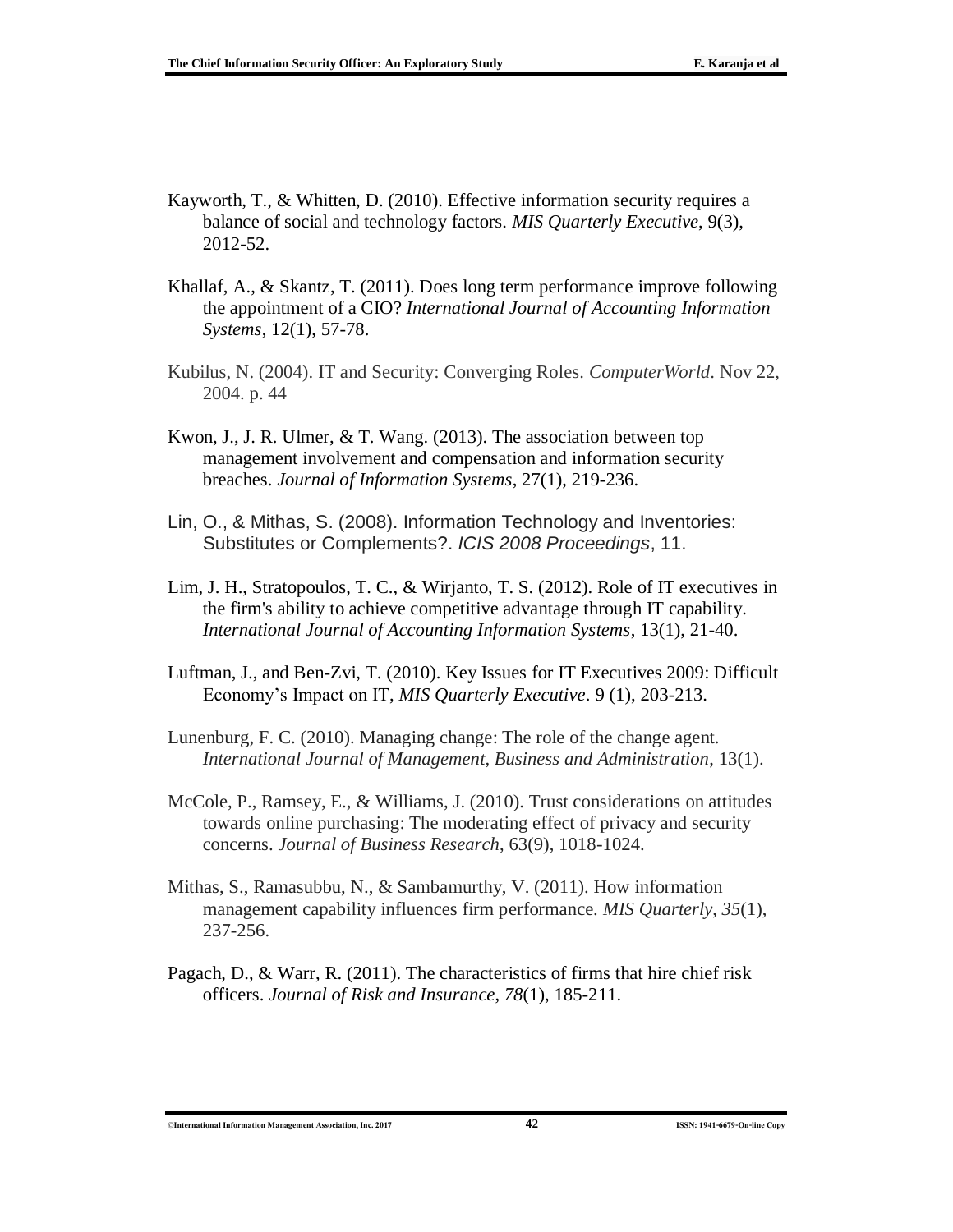- PCI DSS (2015) PCI DSS Quick Reference Guide, PCI Security Standards Council, Retrieved on 6/19/2017 from [https://www.pcisecuritystandards.org/documents/PCIDSS\\_QRGv3\\_1.pdf](https://www.pcisecuritystandards.org/documents/PCIDSS_QRGv3_1.pdf)
- Peppard, J, Edwards, C & Lambert, R. (2011). Clarifying the ambiguous role of the CIO, *MIS Quarterly Executive*, 10(1), 31-44.
- Preston, D. S., Leidner, D. E., & Chen, D. (2008). CIO leadership profiles: implications of matching CIO authority and leadership capability on IT impact. *MIS Quarterly Executive*, *7*(2), 57-69.
- PwC (2014). US cybercrime: Rising risks, reduced readiness Key findings from the 2014 US State of Cybercrime Survey, Retrieved on 6/19/17 from [https://www.pwc.com/us/en/increasing-it](https://www.pwc.com/us/en/increasing-it-effectiveness/publications/assets/2014-us-state-of-cybercrime.pdf)[effectiveness/publications/assets/2014-us-state-of-cybercrime.pdf](https://www.pwc.com/us/en/increasing-it-effectiveness/publications/assets/2014-us-state-of-cybercrime.pdf)
- Reuters (2015). Infidelity website Ashley Madison faces 'doomsday scenario' after hack: bankers, July 21, 2015. Retrieved on 6/19/2017 from [http://www.reuters.com/article/ashleymadison-hack-ipo](http://www.reuters.com/article/ashleymadison-hack-ipo-idUSL5N1014B920150721)[idUSL5N1014B920150721](http://www.reuters.com/article/ashleymadison-hack-ipo-idUSL5N1014B920150721)
- Reece, R. P., & Stahl, B. C. (2015). The professionalisation of information security: Perspectives of UK practitioners. *Computers & Security*, 48, 182- 195.
- Russell, D., & Gangemi, G. T. (1991). Computer security basics. "O'Reilly Media, Inc.".
- Sarbanes, P. (2002, July). Sarbanes-Oxley act of 2002. In The Public Company Accounting Reform and Investor Protection Act. Washington DC: US Congress.
- Security (2015). 2015 Security 500 Sector Reports, Retrieved on 6/19/2017 from <http://www.securitymagazine.com/articles/86726-security-500-sector-reports>
- Sharma, A., Murphy, M. C., Rosso, M., & Grant, D. (2013). Developing an undergraduate information systems security track. *Information Systems Education Journal*, *11*(4), 10-17.
- Steinhafel, G., (2013). A message from CEO Gregg Steinhafel about Target's payment card issues. Retrieved on 6/19/2017 from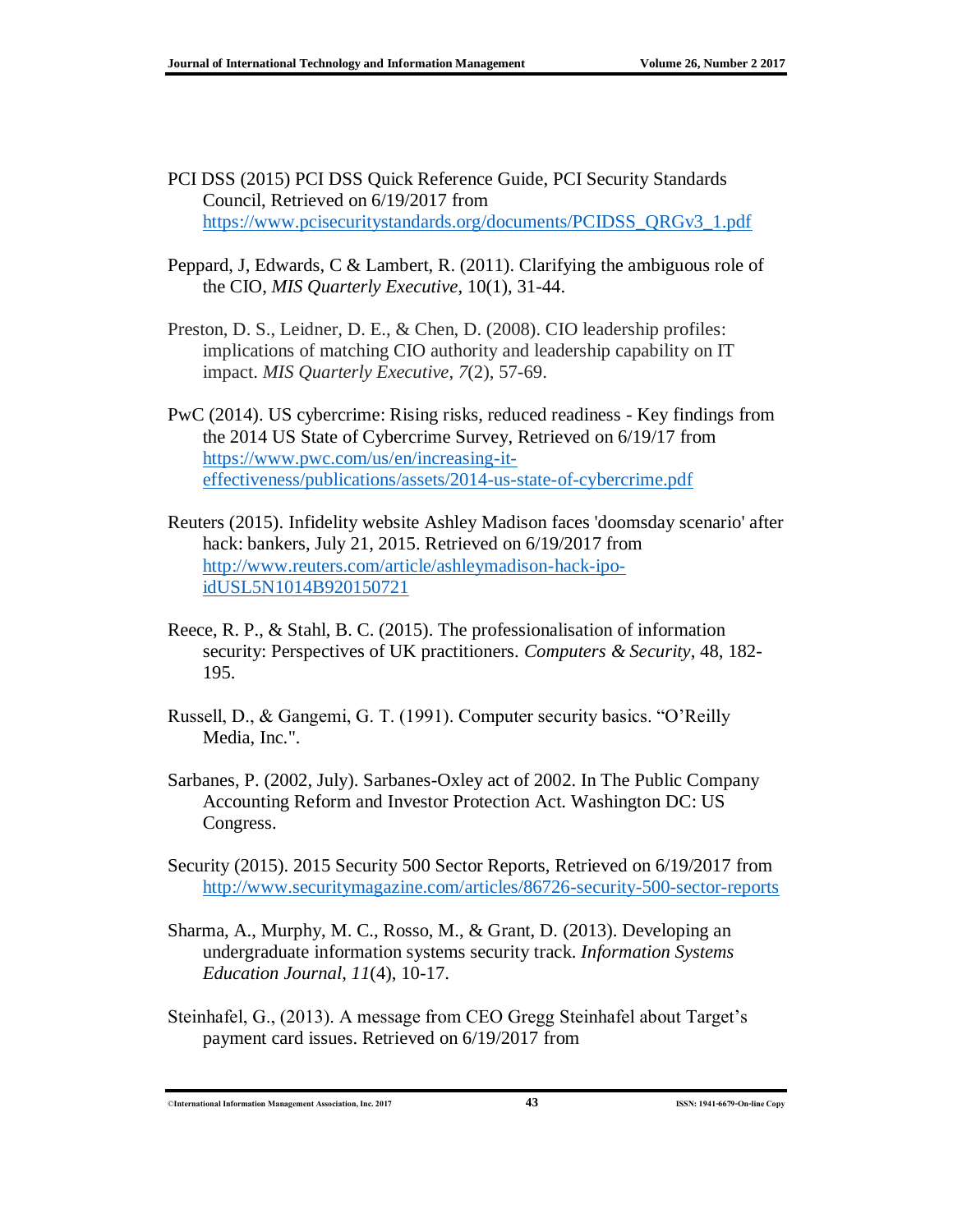[https://corporate.target.com/article/2013/12/important-notice-unauthorized](https://corporate.target.com/article/2013/12/important-notice-unauthorized-access-to-payment-ca)[access-to-payment-ca](https://corporate.target.com/article/2013/12/important-notice-unauthorized-access-to-payment-ca)

- Target (2014). Target Names Brad Maiorino Senior Vice President, Chief Information Security Officer, Retrieved on 6/19/2017 from [http://pressroom.target.com/news/target-names-brad-maiorino-senior-vice](http://pressroom.target.com/news/target-names-brad-maiorino-senior-vice-president-chief-information-security-officer)[president-chief-information-security-officer](http://pressroom.target.com/news/target-names-brad-maiorino-senior-vice-president-chief-information-security-officer)
- Vijayan, J. (2010). Court gives preliminary OK to \$4M consumer settlement in Heartland case, Payment processor agrees to reimburse consumers for costs associated with 2009 breach, *ComputerWorld*, May 7. Retrieved on 6/19/2017 from [http://www.computerworld.com/article/2518212/security0/court-gives](http://www.computerworld.com/article/2518212/security0/court-gives-preliminary-ok-to--4m-consumer-settlement-in-heartland-case.html)[preliminary-ok-to--4m-consumer-settlement-in-heartland-case.html](http://www.computerworld.com/article/2518212/security0/court-gives-preliminary-ok-to--4m-consumer-settlement-in-heartland-case.html)
- Whitten, D. (2008). The chief information security officer: An analysis of the skills required for success. *Journal of Computer Information Systems*, 48(3), 15-19.
- Williams, M., (2011). Sony Apologizes, details PlayStation Network attack, *ComputerWorld*, May 1. Retrieved on 6/19/2017 from [http://www.computerworld.com/article/2508384/security0/sony-apologizes-](http://www.computerworld.com/article/2508384/security0/sony-apologizes--details-playstation-network-attack.html) [details-playstation-network-attack.html](http://www.computerworld.com/article/2508384/security0/sony-apologizes--details-playstation-network-attack.html)
- Williams, P. (2007). Executive and board roles in information security. *Network Security*, 2007(8), 11-14.
- Zafar, H., Ko, M. S., & Osei-Bryson, K. M. (2015). The value of the CIO in the top management team on performance in the case of information security breaches. *Information Systems Frontiers*, 1-11.
- Zhang, C. & Li, S. (2006) Secure information sharing in Internet-based supply chain management systems, *Journal of Computer Information Systems*, 46(4) pp. 18-24.

©**International Information Management Association, Inc. 2017 44 ISSN: 1941-6679-On-line Copy**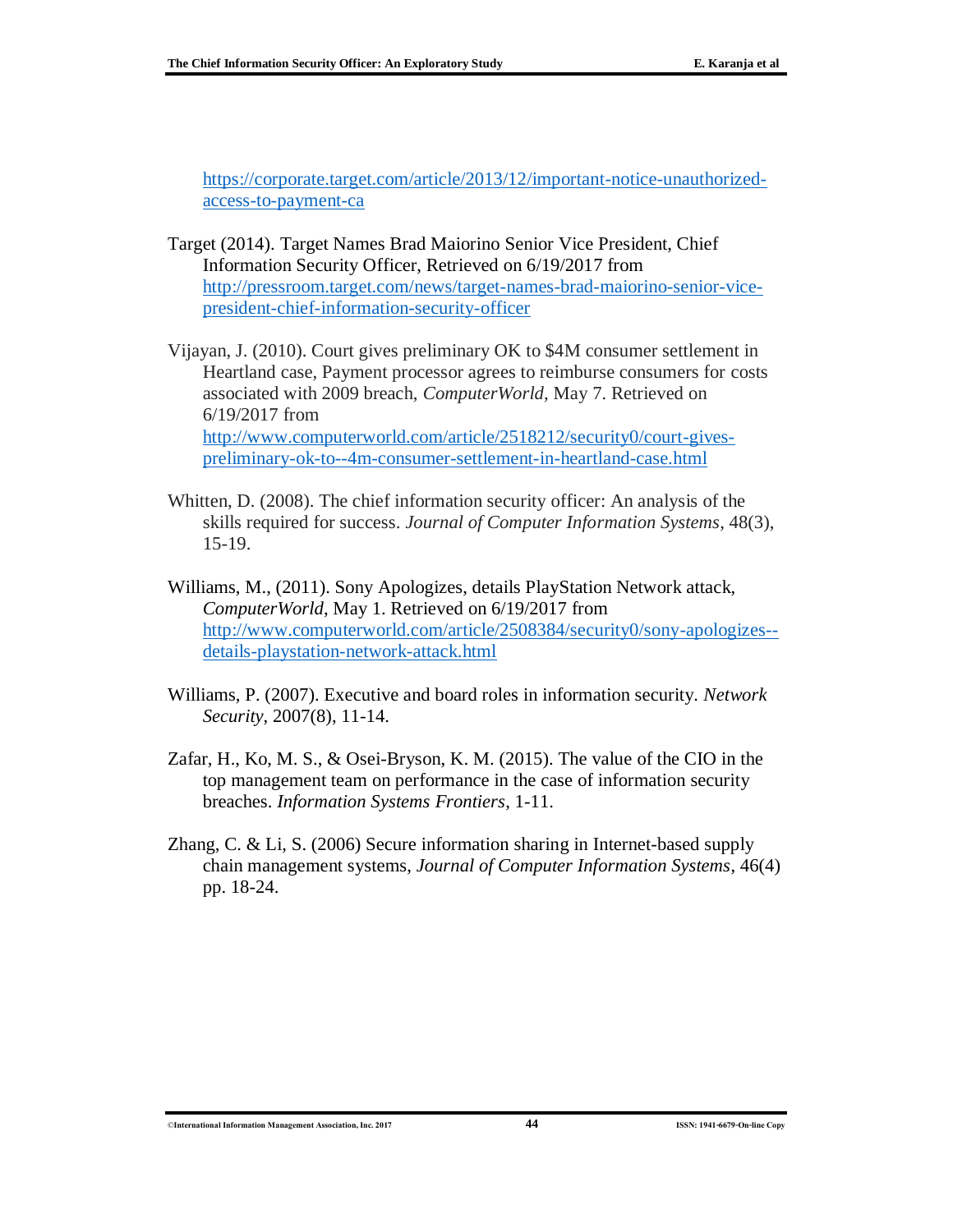### **APPENDIX**



ENP Newswire **June** 16, 2010 Wednesday

#### **Sapient Names Curtis Dalton Chief Information Security Officer LENGTH:** 378 words

BOSTON -Sapient (NASDAQ: SAPE) announced today that it has **appointed** Curtis Dalton as **chief information security officer,** a **new** role for the company.

He will be based in Boston and report to Preston Bradford, chief operations officer.

Dalton brings more than 19 years of information security experience with Fortune 1000 companies to the company. Prior to joining Sapient, he was founder and CEO of a Boston-area information security consulting firm that he ran for nearly seven years.

With today's increased pressures in the areas of information security and data protection, Dalton will work internally and externally to ensure that Sapient's sensitive data remains secure. Also, Dalton will evaluate and make specific actionable recommendations to the company's current security policies and practices globally. He will oversee Sapient's Global Security Office (GSO) team.

'The combination of our strategic growth in the SapientNitro, Global Markets and Government Services segments, combined with the ever-changing external environment, has created increased challenges in the areas of information security and data protection,' said Bradford. 'I expect that Curt will establish new best practices to reduce our risk and continue to protect our company as well as our clients as needed.'

Dalton is a Certified Information Security Manager (CISM), Certified Information Systems Security Professional (CISSP) and a certified ISO 27001 Lead Implementer and Auditor. He is also a published author of a dozen articles and a popular information security book by Osborne McGraw Hill.

#### About Sapient

Sapient is a global services company that helps clients transform in the areas of business, marketing, and technology. The company operates three divisions that enable clients to gain a competitive advantage and succeed in an increasingly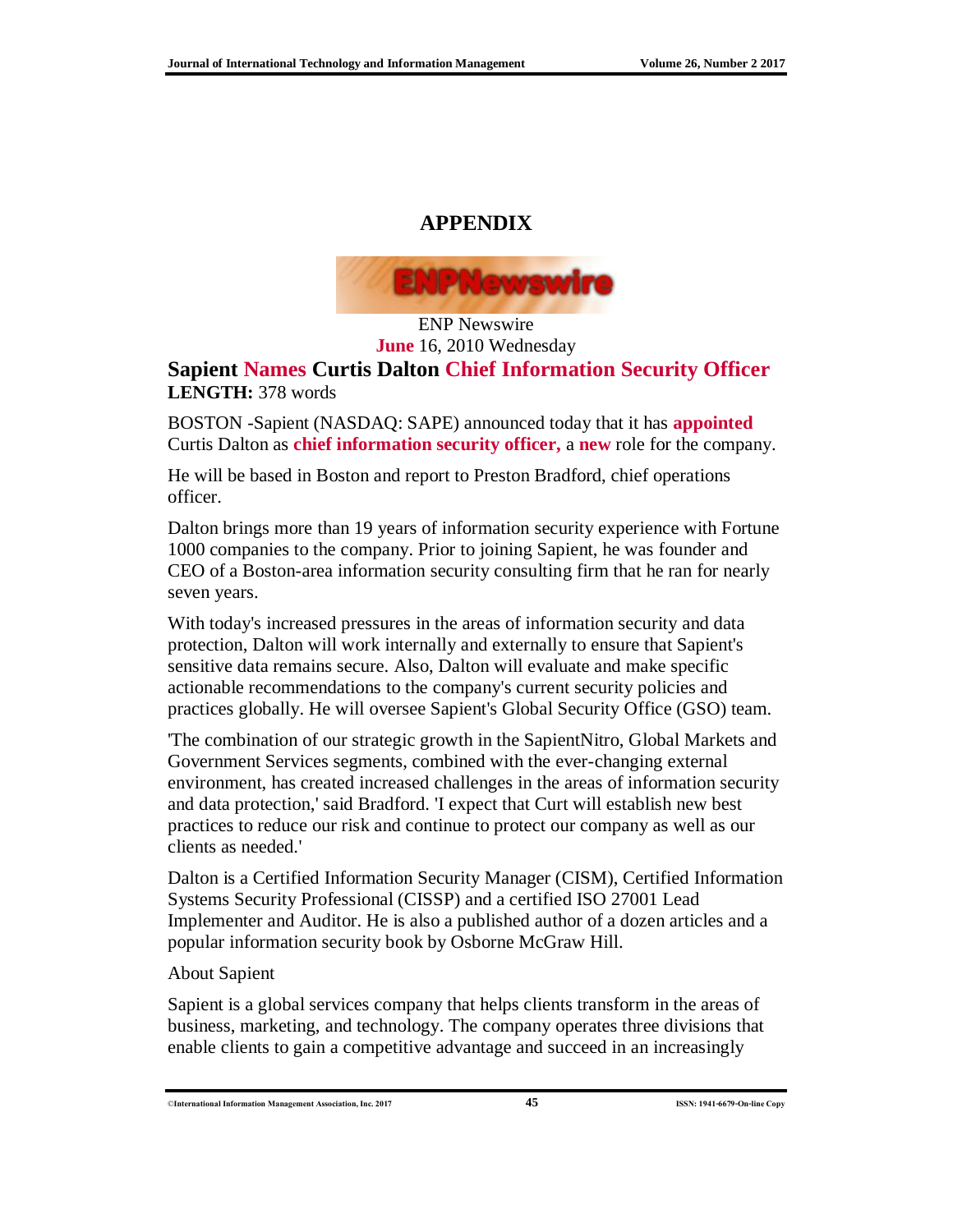digital world. SapientNitro, Sapient Global Markets and Sapient Government Services fuse insight, creativity and technology to drive innovation and to help clients navigate complex business problems. Our approach is the subject of case studies used by MBA programs at Harvard and Yale. The company has operations in North America, Europe, and Asia-Pacific.

[Editorial queries for this story should be sent to newswire@enpublishing.co.uk ]



Governance, Risk & Compliance Monitor Worldwide **November** 12, 2014 Wednesday

# **Neiman Marcus Hires First CISO**

**LENGTH:** 645 words

Luxury retailer Neiman Marcus has **hired** its first **chief information security officer** following its data breach late last year that compromised approximately 350,000 payment cards.

Sarah Hendrickson, who joined the company Nov. 3, will work to develop security and risk management programs, among other responsibilities, company spokesperson Ginger Reeder tells Information Security Media Group. The **new CISO** reports to Michael Kingston, the retailer's CIO, Reeder says.

Hendrickson most recently served as CISO at Children's Medical Center of Dallas.

Security Leadership a Must

The news sends a reminder that, at this point, every major retailer should have a CISO, says Julie Conroy, a security analyst at the consultancy Aite Group. Without question, someone with C-level responsibility for a retailer's cybersecurity strategy is a must, she says. As we have seen, the threat environment is progressing too fast for security to be a siloed effort or an afterthought.

The only reason a company should forego **hiring** a **CISO** is if their CIO is performing the function appropriately in managing the risk for their company assets, says Karen Evans, national director of the U.S. Cyber Challenge, a national cybersecurity workforce initiative, who also served as administrator for egovernment and IT in the George W. Bush White House.

Evans says Neiman Marcus' **new CISO** needs to gain a clear understanding of the company's management structure, as well as the relationships between the CIO

<sup>©</sup>**International Information Management Association, Inc. 2017 46 ISSN: 1941-6679-On-line Copy**